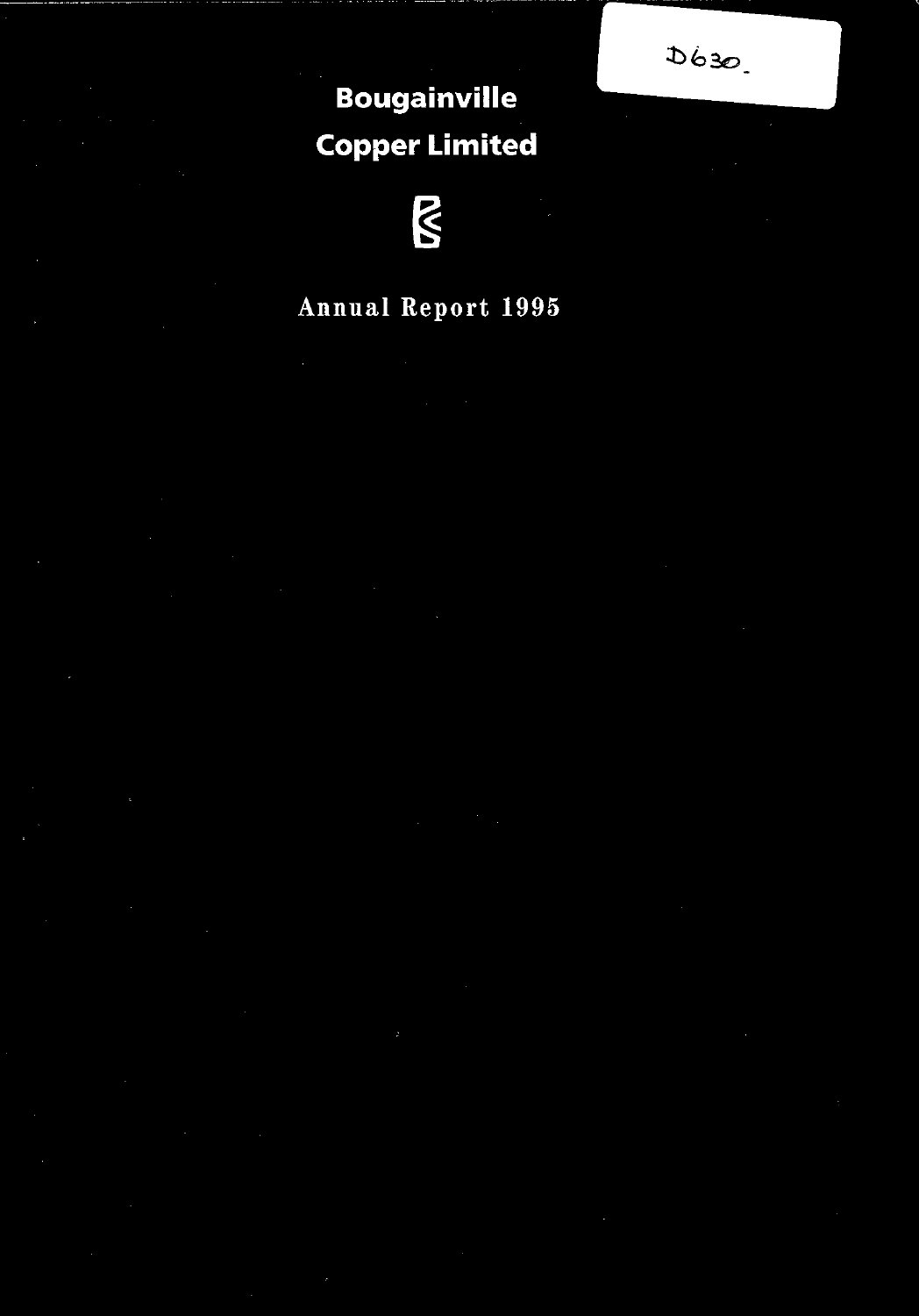# **Bougainville**

# **Copper Limited**

**Incorporated in Papua New Guinea A.R.B.N. 007 497 869** 

#### **THE COMPANY**

From 1972 until 1989 Bougainville Copper Limited operated a large open pit mine and processing facility at Panguna on Bougainville Island in the North Solomons Province of Papua New Guinea producing copper concentrate containing significant quantities of gold and silver. On 15 May, 1989 production was brought to a halt by militant activity, and it is not possible to forecast a date for recommencement of operations. There have been no company employees on Bougainville Island since March, 1990.

Since inception until cessation of operations on 15 May, 1989 the mine had produced concentrate containing 3 million tonnes of copper, 306 tonnes of gold and 784 tonnes of silver. The production had a value of K52 billion which represented approximately 44% of Papua New Guinea's exports through that period. Contributions to the National government in the form of taxes, duties and dividends were approximately 17% of internally generated Papua New Guinea government revenue over that period.

A total of KI 086 million has been contributed to the National government which represents 62% of the net cash generated by the project. In addition, payments to the North Solomons Provincial Government and Panguna landowners, together with provisions made since 1990, amount to KI09 million. Further, the company's presence in the North Solomons Province had promoted the development of significant local business enterprises to provide goods and services required for the mining operation and for the residents of the province.

Company training programs for some 12000 employees, including approximately 1000 completing full trade apprenticeships and some 400 completing graduate and post graduate studies, had previously resulted in considerable progress in the localisation of the company's employees and also added significantly to the number of skilled workers elsewhere in the country's work force. At the end of 1995, the company had no employees.

Bougainville Copper Limited is owned 53.6% by CRA Limited. The Papua New Guinea government owns 19.1% while the remaining 27.3% of the share capital is held by public shareholders.

#### **NOTICE OF MEETING**

The Annual General Meeting of Bougainville Copper Limited will be held at 12 noon on Wednesday, 24 April, 1996 at The Port Moresby Travelodge, Hunter St., Port Moresby, Papua New Guinea. A separate Notice of Meeting is enclosed. All shareholders are cordially invited to attend.

#### **DIRECTORS**

D. S. Karpin (Chairman) P. G. F. Henderson, A.C. R. B. Moaina M. A. Moramoro, O.B.E. C. G. Thorne (Managing Director)

#### **SECRETARY**

B. P. Bartholomaeus

#### **CONTENTS**

| Directors Report            |  |
|-----------------------------|--|
|                             |  |
|                             |  |
| Corporate Information 17    |  |
|                             |  |
| Distribution of Benefits 20 |  |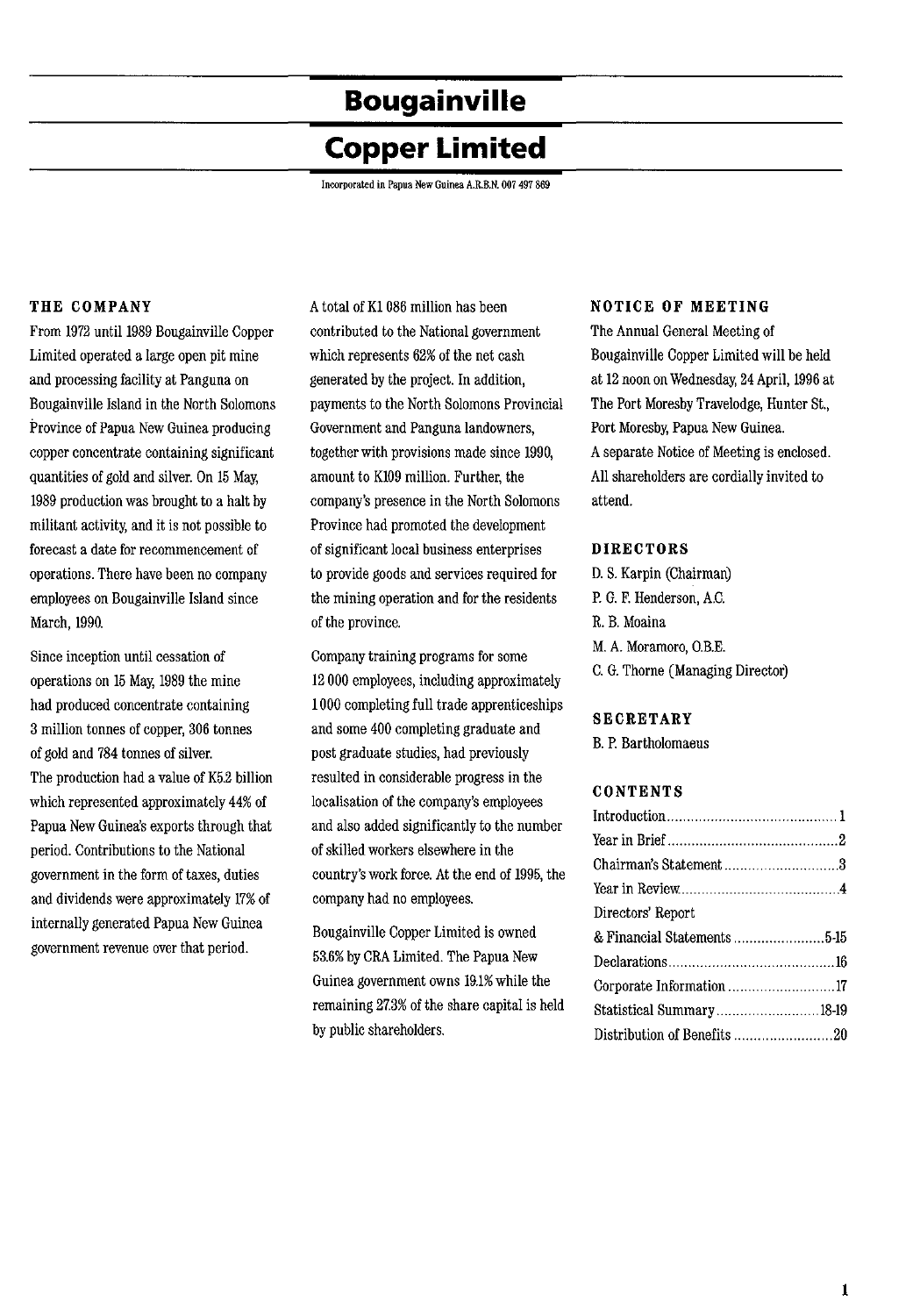# **Year**

# **in Brief**

- $\Box$  Mine remained closed.
- $\Box$ <br> <br> Access to Panguna mine still not possible.
- $\Box$  Extent of deterioration and destruction of assets unknown.

l.

- $\Box$  Slow progress on restoration of services to mainland Bougainville.
- $\hfill\Box$ <br> <br> Bougainville Transitional Government formed in March.
- $\Box$  Peace talks held in Cairns in December attended by all parties to the conflict.
- $\Box$  Company's overseas funds converted to kina resulting in exchange gain of K6.6 million.
- $\Box$  Net profit K7.2 million.

|                                    | 1995             | 1994     |
|------------------------------------|------------------|----------|
|                                    |                  |          |
|                                    |                  |          |
|                                    | 5 508            | $2\;252$ |
|                                    | 7 227            | 7 842    |
| (toea)                             | $1.8\phantom{0}$ | 1.9      |
|                                    | 248 851          | 241 624  |
|                                    | 2.9              | $^{32}$  |
|                                    |                  |          |
|                                    |                  |          |
| Number of employees at 31 December |                  |          |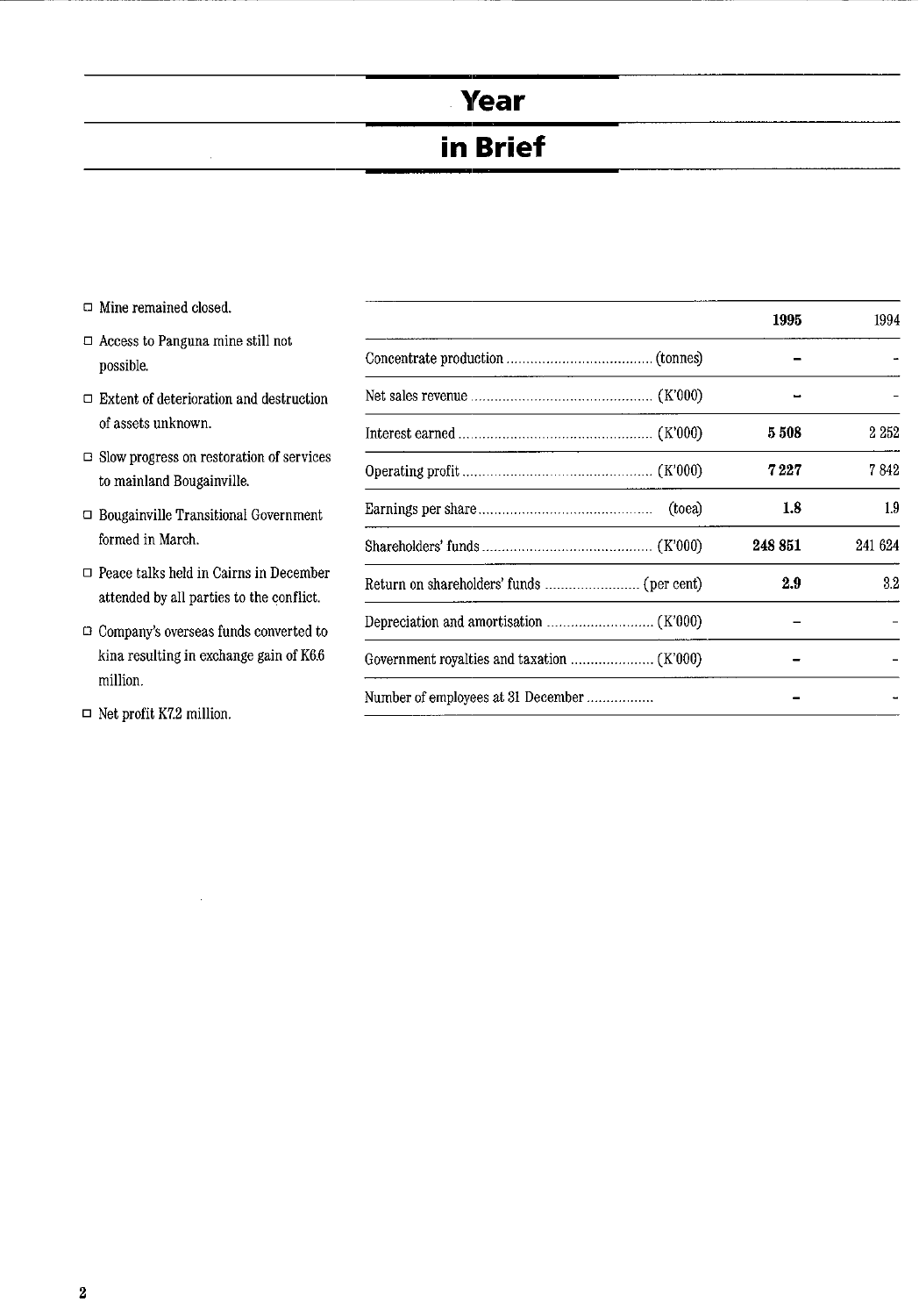# **Chairman's**

### **Statement**

Soon after I was appointed Chairman on 29 November 1995, I looked forward to the second round of Bougainville peace talks that were to be held in Cairns. The most encouraging developments during 1995 were the two "Peace Conferences': held in Australia, at which all parties to the ongoing conflict on Bougainville were represented. However, two days before the commencement of the second round of talks a soldier was shot dead in West Bougainville and on the following day eight rebels and four resistance fighters were killed in a gun battle in South West Bougainville. These tragic events illustrate the trauma being experienced by the Bougainvillean people, the difficulties associated with achieving a peaceful political resolution and why it is still not possible for company representatives to return to Bougainville to assess the extent of the damage to, and deterioration of, the mine and equipment. Central Bougainville, the area around the mine, remains the largest single area in Bougainville that is not under government control.

The formation of the Bougainville Transitional Government (BTG) was achieved early in 1995 and Mr Theodore Miriung was appointed Premier. As reported above there were two separate rounds of peace talks held in Cairns during 1995, the first in September and the second in December. The December talks included senior representatives of both the rebel political and military group. At the end of the four-day meeting a joint communique was signed by all Bougainville leaders agreeing to continue dialogue as part of the on-going process of searching for a peaceful political solution. Further talks were planned for early 1996 on Bougainville.

As a consequence, while there is a continuing commitment by various community leaders and interim authorities on Bougainville to achievement of a peaceful resolution to the crisis, renewed fighting in

the last few months has slowed the peace process. This fighting, involving PNG Security Forces, the Bougainville Revolutionary Army (BRA) and anti-BRA resistance forces, complicates a political resolution of the crisis. The work of the BTG has been somewhat frustrated by violent attacks and the burning of buildings and vehicles. In January this year rebels fired upon people in Arawa, causing public servants to flee the township. These factors have resulted in the suspension of restoration work in Arawa and some areas on mainland Bougainville.

In 1995 the company recorded a profit of K7.2 million. However, as each year goes by, there is continued deterioration of major plant and equipment. In 1991 a K350 million provision was made to recognise that, with the passage of time and the actions of militant elements on the island, deterioration of assets had undoubtedly taken place. The actual extent of the necessary write-downs can only be established when access to the mine site by company representatives is again possible. We still have no basis of information to update the 1991 provision. We recognise however that the amount provided may prove to be an inadequate sum. A resumption of operation, could well entail a further major write down of assets.

The work previously done on recommissioning concepts and costs has been reviewed. Evaluations have been done on alternative strategies for resumption of operations at Panguna in order to minimise the time required to re-establish production and to reduce and spread the total funding necessary.

In all the studies and evaluations of recommissioning options, it has been essential to recognise that, because of the sudden evacuation from the island in March 1990, it was not possible to mothball properly the assets or to undertake preparations for prolonged closure. Moreover, the highly trained work-force which existed at that time has since been dispersed

throughout Papua New Guinea and elsewhere. Considerable time and cost will be required to assemble and train a new work-force to the levels of skill necessary to operate such a large and complex mine.

Our initial studies indicate that production could be re-established within some 18 months from the achievement of the requisite conditions for a return to the island. Output would be built up progressively to the full rate of pre-closure production over a period which would depend upon the condition of the mine and infrastructure facilities, international market conditions and the ability to raise finance at the time.

The total cost of returning the mine to full production had been previously estimated at the upper end of K300-K450 million, spread over a number of years. Following the change **in kina values relative to other currencies)**  after its floating by the government late in 1994, and an allowance for inflated prices, the revised range is now estimated at the upper end of K400-600 million, spread over a number of years.

In November last year, Dr David Klingner and Mr Ian Johnson resigned from the Board because of other business commitments. Dr Klingner succeeded Mr Rayner as Chairman and held the position for one year. Mr Johnson had been a director since February 1990 when he came to Port Moresby as Managing Director of CRA Minerals (PNG) Pty Limited, the company that has managed the affairs of Bougainville Copper Limited from 1990 to date. On behalf of the Board, I thank David and Ian for their dedicated service and contributions and wish them well for the future.

David S. Karpin

Chairman, 14 February, 1996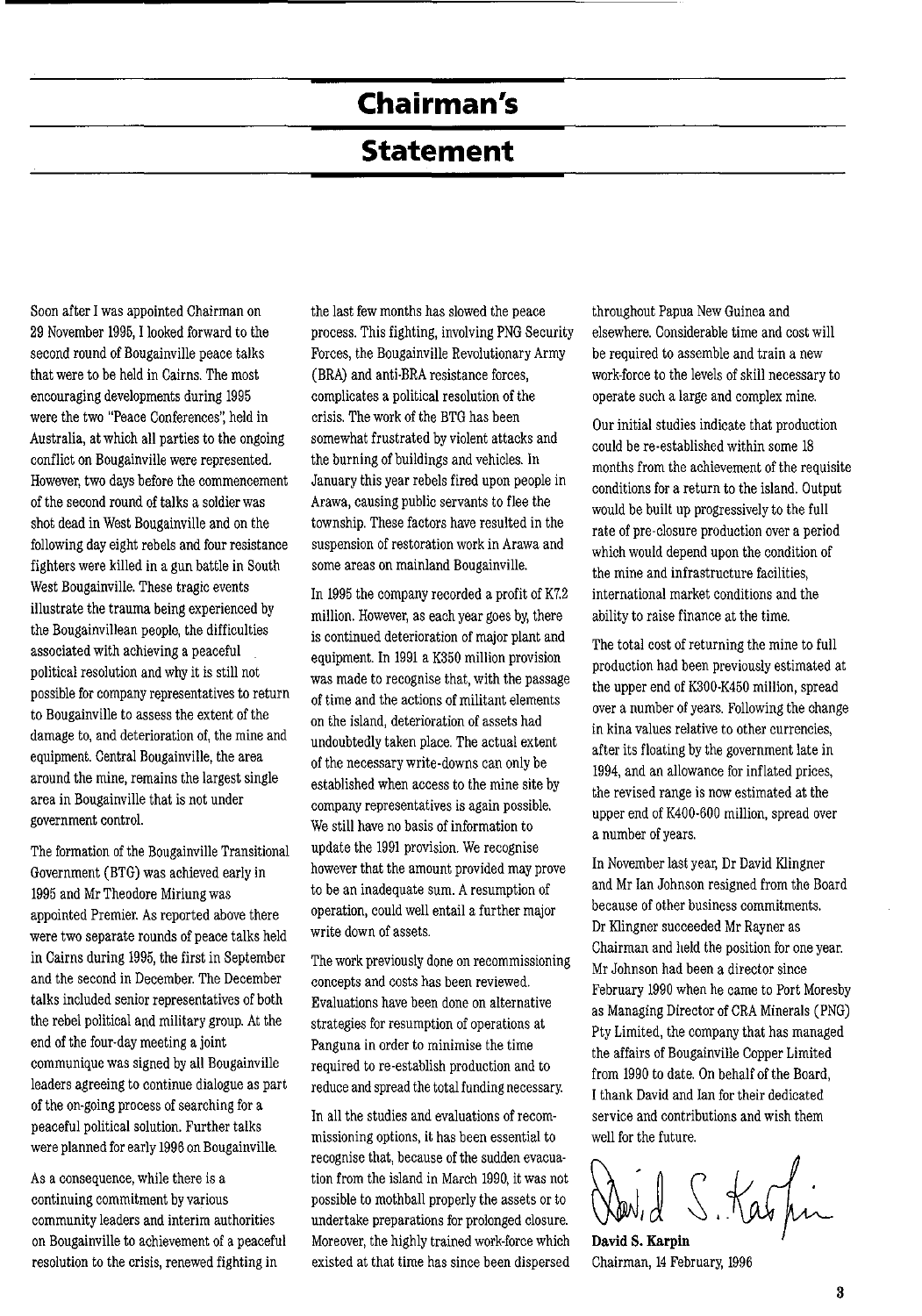# The Year

### **in Review**

#### **ACTIVITY ON BOUGAINVILLE**

The Panguna mine has not operated since 15 May 1989, due to the crisis in Bougainville. All company personnel were evacuated from Bougainville early in 1990 as the crisis worsened. The activities of the company are being managed on a contracted services basis by a small team of CRA Minerals (PNG) Pty Limited staff based in Port Moresby.

Events which have contributed to the ebb and flow in hopes for peace on Bougainville are described in the Chairman's statement.

A political resolution is necessary before recommissioning of the mine can be undertaken. Critical factors impacting on a resumption of operations include government and community aspirations, the condition of production equipment and the money required to fix it, recruitment and training of the work force, the market conditions for copper concentrates and arrangement of the finance.

#### **ORE RESERVES:**

The recoverable proved ore reserves at the end of 1995 remain unchanged from 1989 and are estimated at 496 million tonnes of average grade 0.42% copper and 0.55 grams per tonne gold.

Recovery of this ore will require mining an additional amount of measured mineral resource estimated to be 520 million tonnes at 0.22% copper and 0.18 grams per tonne gold. This material is suitable for upgrading by screening, yielding an estimated 195 million tonnes of mill feed averaging 0.34% copper and 0.28 grams per tonne gold.

Accordingly, total available mill feed at the end of 1995 is estimated at 691 million tonnes averaging 0.40% copper and 0.47 grams per tonne gold.

#### **FINANCE:**

No borrowings were outstanding at year end and no lines of credit are in place.

Cash reserves at year end were K58.6 million. In addition amounts totalling K12.2 million which may be required for landowners' compensation payments for the period 1990 through 1995 has been set aside. These are held in a separate interest bearing bank account and reflected in the accounts of the company.

The condition of physical assets is not known. As explained in note  $1(a)$  to the accounts a provision of K350 million was made in 1991 for deterioration, damage or pilferage. The accuracy of that provision cannot be established yet as lack of access to Bougainville by company representatives prevents a first-hand assessment of the nature or extent of that loss of value. Under these circumstances, directors consider that any further review of the provision at this time would be arbitrary.

#### **MARKETING:**

BCL has maintained regular contact with its principal customers since the closure of the mine. Company representatives visited concentrate buyers who have confirmed their interest in recommencing purchases of concentrates from BCL when it resumes operations at Panguna. While these buyers continue to show a keen interest in developments on Bougainville it must be noted that they have been forced to buy concentrate from other sources for the last seven years and there is no guarantee that they will buy Bougainville concentrate in the future. Nevertheless, the company is encouraged by their continuing interest.

#### **PERSONNEL:**

Guinea government.

The company has no employees. The affairs of the company are managed by CRA Minerals (PNG) Pty Limited. Regular contact is maintained with the Papua New

tor

**C. G. Thorne**  Managing Director 14 February, 1996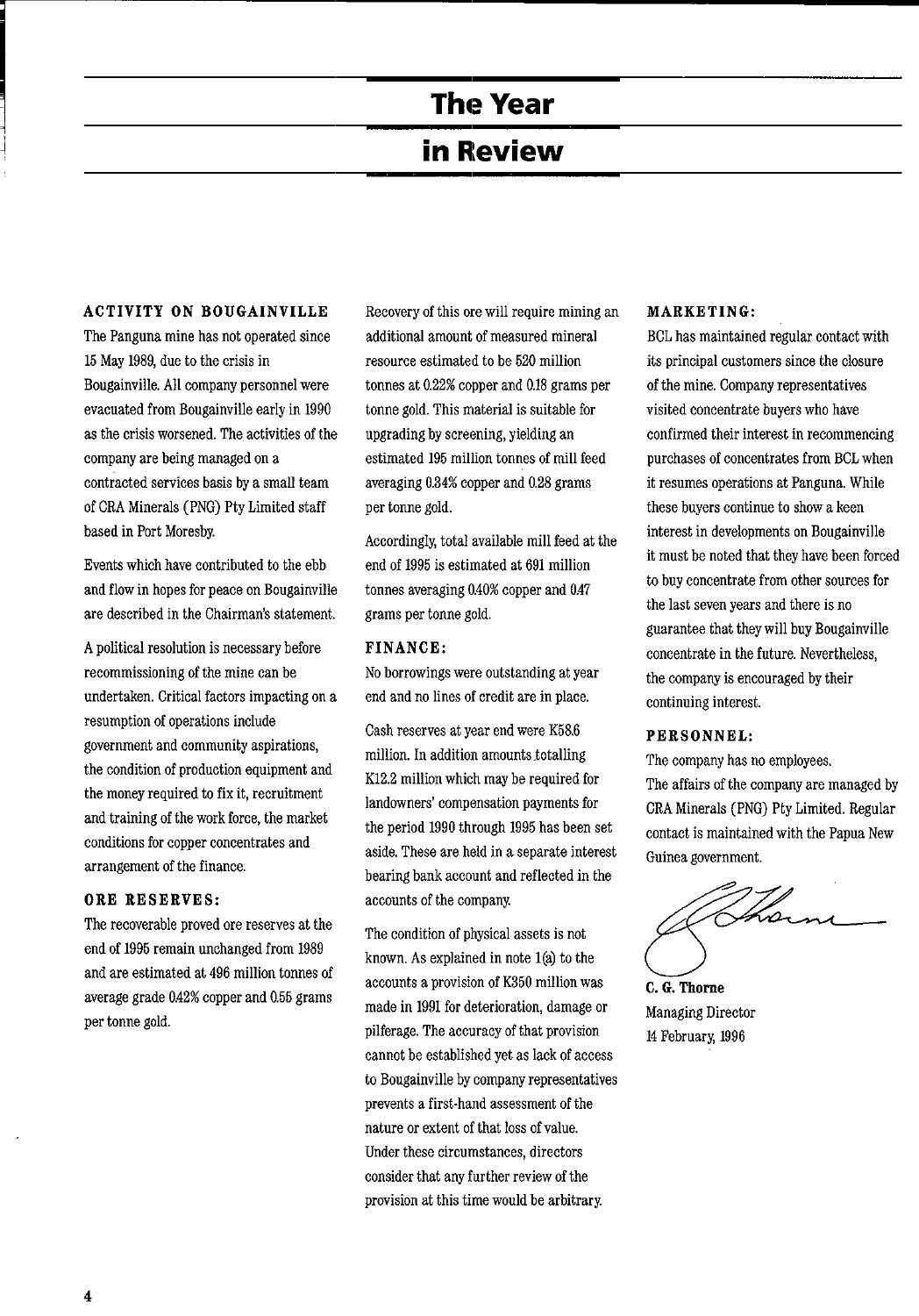# **Director's**

### **Report**

The directors of Bougainville Copper Limited present their report on the audited financial statements of the company for the year ended 31 December, 1995.

#### **REVIEW:**

The Panguna mine has not operated since 15 May, 1989 due to the crisis in Bougainville and the activities of armed militants, and it has not been possible for company employees to return to the mine since their withdrawal early in 1990.

Following withdrawal of employees from the island, a small management team was established in Port Moresby. This team has now been incorporated into CRA Minerals (PNG) Pty Limited, a wholly owned subsidiary of CRA Limited. Dr Moseley Moramoro, the Managing Director of CRA Minerals (PNG), is also a director of Bougainville Copper Limited and maintains close liaison with the government and other relevant parties in relation to Bougainville matters.

Restoration of services is continuing in all areas of Bougainville other than the area centred on Panguna. It is not possible to estimate when these services will extend to the whole island.

The company remains committed to re-opening the mine when conditions on the island permit it to do so, but the longer the mine remains inoperable, the greater will be the cost of restoration and resumption of operations. The company is watching developments closely.

#### **DIRECTORS:**

The directors of Bougainville Copper Limited at the date of this report are:

**D, S, Karpin** Age 53 B Com (Hons) MBA (Chairman)

Twenty-two years with CRA Group including BCL and Hamersley Iron. Managing Director of Argyle Diamond Mines from 1986 until appointed CRA Group Executive responsible for Economic Resources in October, 1992. Chairman of Australian Government's Industry Task Force on Leadership and Management Skills. Appointed Chairman of Bougainville Copper Limited November, 1995.

**P. G. F. Henderson** AC Age 67 MA Oxon Joined Australian Department of Foreign Affairs 1951. Ambassador to the Philippines 1973-74. Deputy Secretary 1976-79. Secretary 1979-84. Retired Commonwealth Public Service 1985. Appointed director of Bougainville Copper Limited August, 1985.

#### **R. B. Moaina** Age 46 BSc

Chief Government Geologist, Geological Survey Division, PNG Department of Minerals and Energy from February, 1986 until appointed Secretary in November, 1993. Extensive experience in government administration of the mineral and petroleum industry. Appointed director of Bougainville Copper Limited February, 1988.

**M. A. Moramoro** OBE Age 43 B Com, MSc Former Vice Chancellor, PNG University of Technology 1983-90. Joined CRA Minerals (PNG) Pty Limited 1990 - General Manager Corporate Relations. Appointed Executive Director January, 1993 and Managing Director January, 1995. Appointed director of Bougainville Copper Limited April, 1993.

**C. G. Thorne** Age 46 BSc (Hons) PhD (Managing Director) Joined CRA in 1975. Extensive experience in base metal, copper and bauxite operations. General Manager BCL Concentrator Division 1987-1990. Vice President - Research and Technology for Comalco before appointment as Managing Director -CRA Copper Development. Appointed Managing Director Bougainville Copper Limited November, 1995.

#### **ACTIVITIES:**

Bougainville Copper Limited has produced copper concentrate containing gold and silver from a mine at Panguna, Bougainville, Papua New Guinea, from 1972 until operations were suspended due to militant activity in May, 1989. The company has no subsidiaries. The company has effectively been inactive in 1995.

#### **NET EARNINGS:**

The net profit of Bougainville Copper Limited for 1995 was K7 227 070.

#### **TAXATION:**

No future income tax benefits have been recognised in the accounts pending development of a clearer view of the timing of recommencement of operations.

#### **SHARE CAPITAL:**

There was no change in the company's capital structure during the year.

#### **LONG TERM LOANS:**

The company has no loans and no lines of credit are in place.

#### **DIVIDENDS:**

No dividends have been declared in respect of 1995.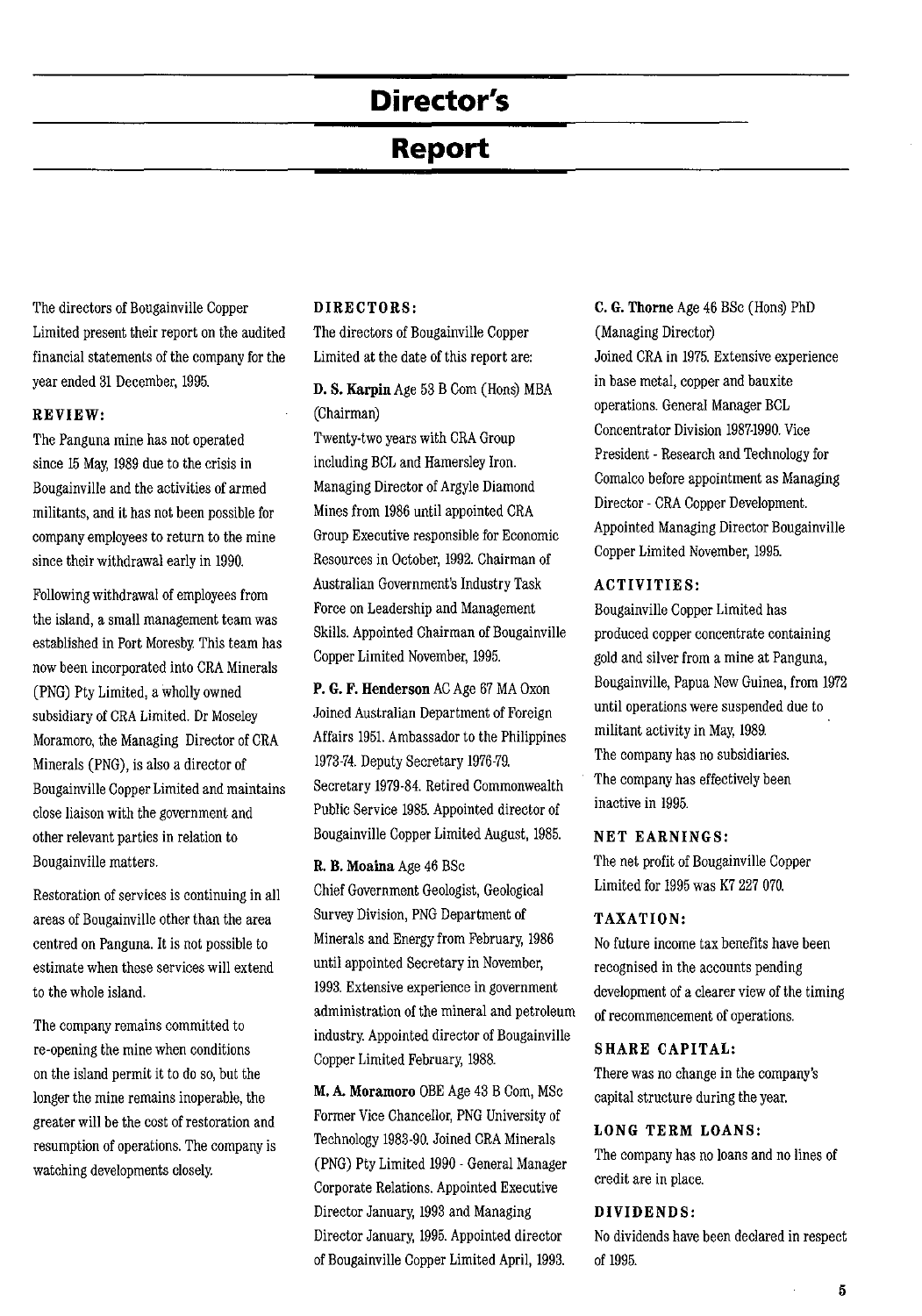#### **MEETINGS OF DIRECTORS:**

There were four full meetings of the company's directors held during the year ended 31 December, 1995, and the numbers of meetings attended by each director were:

| D S Karpin (appointed 29/11/95)  |   |
|----------------------------------|---|
| G D Klingner (resigned 29/11/95) | 4 |
| P G F Henderson                  | 3 |
| I R Johnson (resigned 29/11/95)  | 4 |
| R B Moaina                       | 4 |
| M A Moramoro                     | 4 |
| W T Palmer (resigned 04/4/95)    | 1 |
| C G Thorne (appointed 29/11/95)  |   |
|                                  |   |

#### **DIRECTORS' INTERESTS**

Directors' interests in the share capital of the company and its related companies as at 14 February, 1996 were:

|                 | D S Karpin 1 398 CRA Limited shares |
|-----------------|-------------------------------------|
|                 | 417 RTZ Corporation PLC shares      |
| P G F Henderson | No interests                        |
| R B Moaina      | No interests                        |
| M A Moramoro    | No interests                        |
| C G Thorne      | No interests                        |
|                 |                                     |

#### **THE YEAR IN REVIEW:**

The company has not operated during the year and a review of 1995 activities is set out in the section entitled "The Year in Review", in this annual report (page 4).

#### **AUDITORS:**

The retiring auditors, Coopers & Lybrand, being eligible, offer themselves for re-appointment.

#### **STATUTORY INFORMATION:**

In accordance with the provisions of Section 171 of the Companies Act CChapter 146), the directors state that:

L In their opinion, the results of the company's operations for the year have been materially affected by items of an abnormal character referred to in "The Year in Review" on page 4 in this annual report and in note 1. (a) to the accounts.

2, The directors are of the opinion that the net current assets would realise at least the value at which they are shown in the accounts,

3, Apart from the abnormal occurrences stated in paragraph 1 above no other circumstances have arisen which render adherence to the method of valuation of assets or liabilities misleading or inappropriate with the proviso that if operations are unable successfully to recommence, a substantial write-down of asset values from their pre-closure levels will be necessary,

4, No contingent liabilities have arisen since the balance date of the accounts, 31 December, 1995 until the date of this report, 14 February, 1996,

5, No contingent liabilities have become enforceable or are likely to become enforceable within twelve months from the date of this report which will materially affect the company in its ability to meet its obligations as and when they fall due, Attention is drawn to note  $1$  (a) in notes to the accounts concerning costs to be incurred in recommencing operations,

#### **ADDITIONAL INFORMATION:**  The directors also state that:

1. There were no significant changes in the state of affairs of the company during the year as set out in this annual report.

2, The results of the operations of the company during the financial year have been, in the opinion of the directors, substantially affected by events of a material and unusual nature as contained in this report, and as set out in the notes to the accounts,

3, Except as reported in this annual report, there were no matters or circumstances which have arisen since the end of the

financial year and which significantly affected or may significantly affect:

(i) the operations of the company

Cii) the results of those operations or (iii) the state of affairs of the company in the financial year subsequent to 31 December, 1995,

4, The directors do not have an interest in any contract or proposed contract with the company, are not parties to any material contract involving directors' interests, and are not in receipt of any loans or benefits other than the aggregate amount of emoluments received or due and receivable by directors shown in the accounts and the amount of fixed salary derived from the company or from a related corporation,

5, No options over shares of the company have been granted by the company during the financial year or since the end thereof; no shares of the company were issued during the year or have been issued since the end thereof by virtue of the exercise of any option granted by the company; and no options over shares of the company are outstanding at the date of this report.

6\_ While the company remains inactive the directors do not believe it necessary to have an audit committee of the Board of Directors,

Signed this 14th day of February, 1996 in accordance with a resolution of the directors of Bougainville Copper Limited,

Newl, d S. Kab

David S. Kabhin<br>D. S. Karpin Chairman<br>C. G. Thorne Managing Director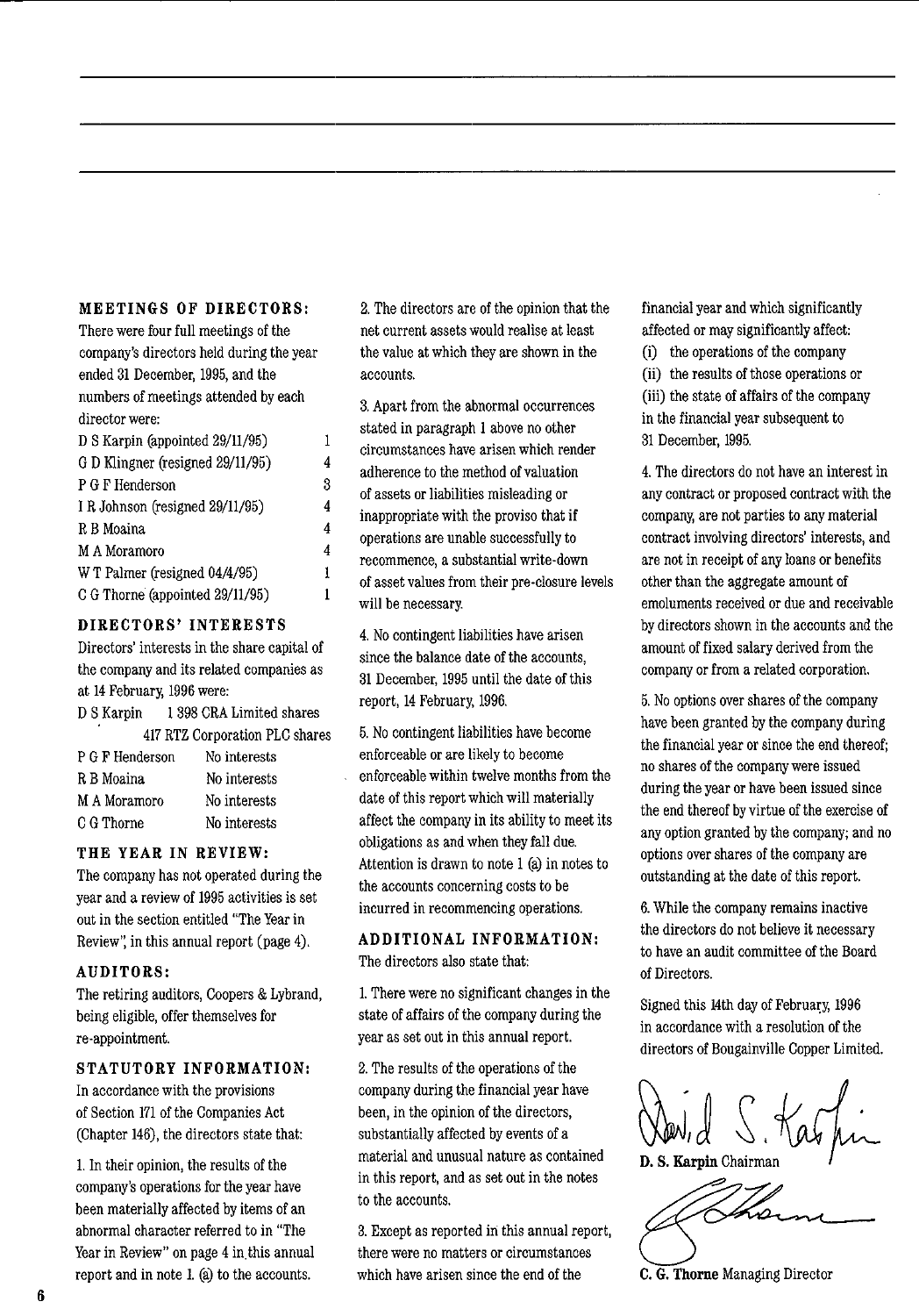# **Statement**

# **of Cash Flows**

| Bougainville Copper Limited  |
|------------------------------|
| year ended 31 December, 1995 |

|                                                     | 1995    | 1994   |
|-----------------------------------------------------|---------|--------|
|                                                     | K'000   | K'000  |
| CASH FLOWS FROM OPERATING ACTIVITIES                |         |        |
|                                                     | (4933)  | (4091) |
|                                                     | 5 1 5 2 | 2 143  |
|                                                     | 219     | (1948) |
| CASH FLOWS FROM INVESTING ACTIVITIES                |         |        |
|                                                     |         | (4)    |
|                                                     |         | 194    |
|                                                     |         | 190    |
| NET INCREASE/(DECREASE) IN CASH HELD                |         |        |
|                                                     | 219     | (1758) |
|                                                     | 51 770  | 44 319 |
|                                                     | 6570    | 9 20 9 |
|                                                     | 58 559  | 51 770 |
| All amounts are expressed in Papua New Guinea kina. |         |        |

Rounding to the nearest thousand kina has been adopted.

The notes commencing on page 10 form part of these accounts

and are to be read in conjunction with them.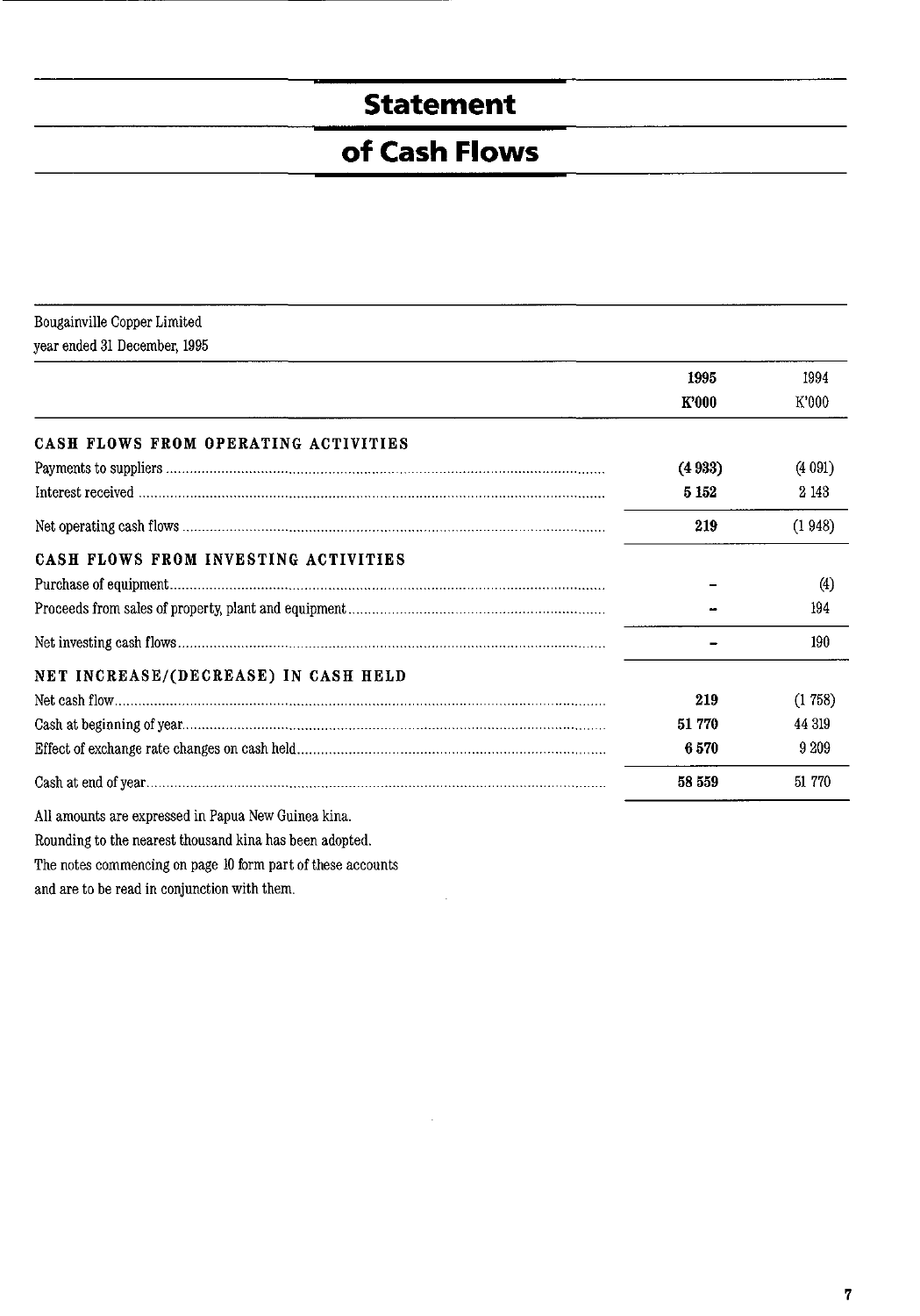# **Statement**

# **of Earnings**

| Bougainville Copper Limited                         |                |           |           |
|-----------------------------------------------------|----------------|-----------|-----------|
| year ended 31 December, 1995                        |                |           |           |
|                                                     |                | 1995      | 1994      |
|                                                     | Notes          | K'000     | K'000     |
| <b>INCOME</b>                                       |                |           |           |
|                                                     |                | 5508      | 2 2 5 2   |
|                                                     | 4              | 6570      | 9209      |
|                                                     |                | 12 078    | 11 461    |
| COST AND EXPENSES                                   |                |           |           |
|                                                     |                | (4851)    | (3619)    |
| <b>OPERATING PROFIT</b>                             | $\overline{c}$ | 7227      | 7842      |
|                                                     | 3              |           |           |
| OPERATING PROFIT AFTER TAX                          |                | 7 2 2 7   | 7842      |
|                                                     |                | (190715)  | (198 557) |
|                                                     |                | (183 488) | (190715)  |
| All amounts are expressed in Papua New Guinea kina. |                |           |           |

Rounding to the nearest thousand kina has been adopted.

The notes commencing on page 10 form part of these accounts

and are to be read in conjunction with them.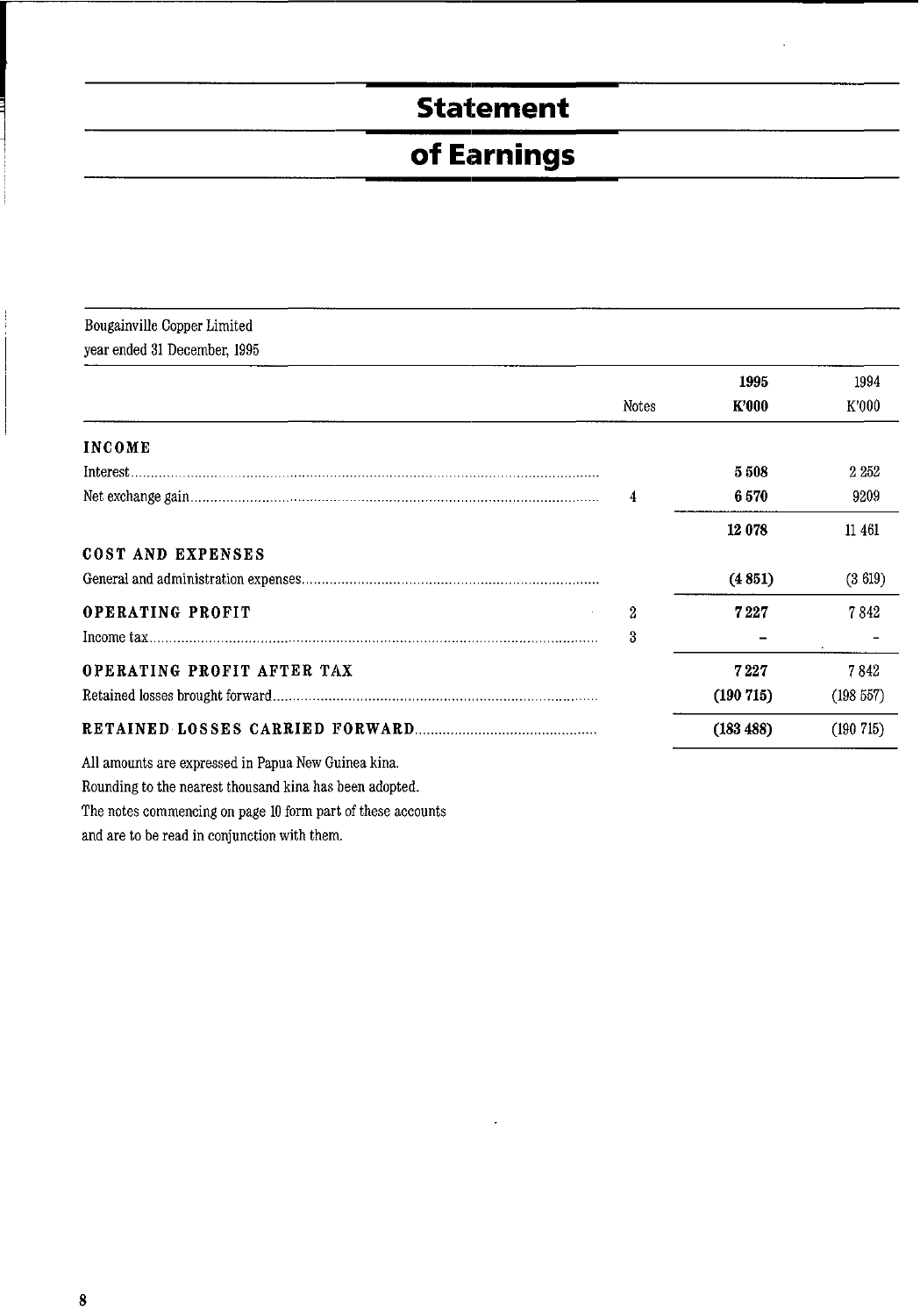# **Balance**

# **Sheet**

| Bougainville Copper Limited |  |
|-----------------------------|--|
| at 31 December, 1995        |  |

|                                                                    |       | 1995      | 1994     |
|--------------------------------------------------------------------|-------|-----------|----------|
|                                                                    | Notes | K'000     | K'000    |
| <b>FUNDS EMPLOYED:</b>                                             |       |           |          |
| <b>SHAREHOLDERS' FUNDS</b>                                         |       |           |          |
|                                                                    | 10    | 401 063   | 401 063  |
|                                                                    | 8     | 31 276    | 31 276   |
|                                                                    |       | (183 488) | (190715) |
|                                                                    |       | 248 851   | 241 624  |
| NON-CURRENT LIABILITIES                                            |       |           |          |
|                                                                    | 3     | 6759      | 6759     |
| <b>CURRENT LIABILITIES</b>                                         |       |           |          |
|                                                                    | 6     | 18766     | 15 5 6 4 |
|                                                                    |       | 2329      | 2329     |
|                                                                    |       | 21 095    | 17893    |
| TOTAL FUNDS                                                        |       | 276 705   | 266 276  |
| THESE FUNDS ARE REPRESENTED BY:                                    |       |           |          |
| <b>NON-CURRENT ASSETS</b>                                          |       |           |          |
|                                                                    | 7     | 200 682   | 200 682  |
| <b>CURRENT ASSETS</b>                                              |       |           |          |
|                                                                    |       | 58 559    | 51 770   |
|                                                                    | 9     | 17464     | 13824    |
|                                                                    |       | 76 023    | 65 594   |
|                                                                    |       | 276 705   | 266 276  |
| Details of contingent liabilities and assets are shown in note 12. |       |           |          |
| All amounts are expressed in Papua New Guinea kina.                |       |           |          |

 $\ddot{\phantom{0}}$ 

The notes commencing on page 10 form part of these accounts

Rounding to the nearest thousand kina has been adopted.

and are to be read in conjunction with them.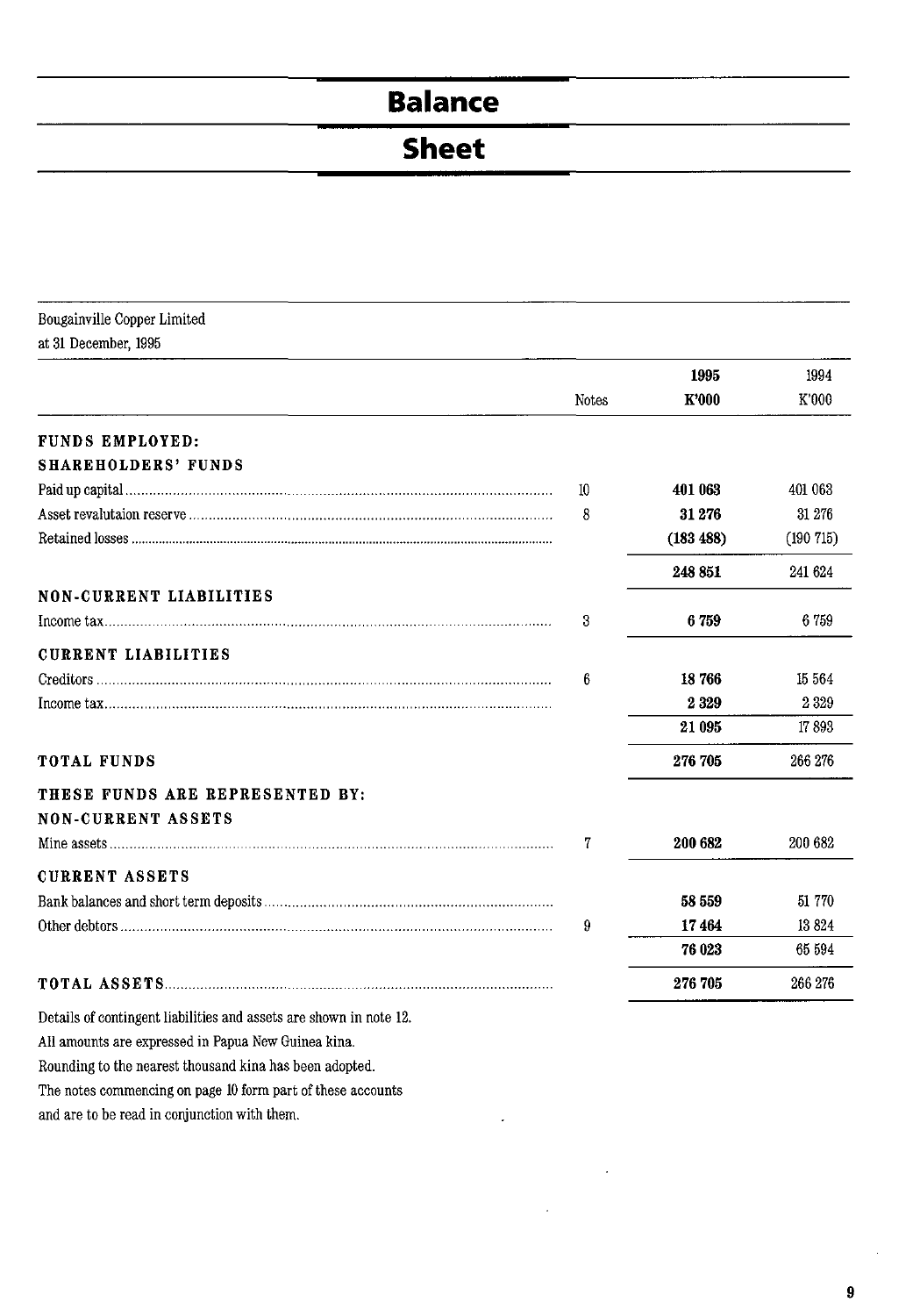### **Notes**

---------------------------------~~~~~~~~~~~----- ----

### **to Accounts**

These notes form part of the 1995 accounts of Bougainville Copper Limited and should be read in conjunction with them.

#### 1. CA) **BASIS OF PREPARATION**

Mine production was suspended on 15 May, 1989 because of attacks on employees. Following repeated instances of damage to mine facilities and the power line and further attacks on employees, it became necessary to evacuate all remaining company personnel from Bougainville early in 1990.

There continues to be considerable uncertainty surrounding the future of the Panguna mine. Since the withdrawal of company personnel from Bougainville was completed on 24 March, 1990, there has been no care and maintenance of the company's assets. It seems certain that considerable deterioration of the assets will have occurred in the intervening period, because of this lack of care and maintenance, their exposure to the elements, and possible vandalism, pilferage and militant action. However, as access to the mine site has not been possible, the extent of the necessary write-downs is not capable of reliable measurement or estimation. At the same time, because the assets are not in use, normal depreciation charges, to reflect wear and tear from their utilisation in production, are not technically appropriate.

Nevertheless, with the passage of time, it is clear that a major write-down of assets from their pre-closure levels will be required. To allow for this future write-down, the directors made a general provision in 1991 for deterioration, damage and pilferage of K350 million, with this sum being classified as an extraordinary item.

The exact quantum of this provision should not be viewed as a precise calculation reflecting an accurate estimate of the present value of losses or the likely costs of repair. Rather, the reduction in carrying value should be Seen as a broad estimate of the total service potential likely to have been lost to the operation in respect of the whole inventory of assets carried in the books.

While directors have made this provision in good faith based on the limited information available to them, it must be recognised that the actual extent of the necessary write-downs can only be established when access to the mine site by appropriate company representatives is again possible. Accordingly, the 1991 provision may eventually prove to be above or below the sum which is necessary to reflect these losse& The directors believe that in the absence of reliable information and the lack of a more suitable alternative, this is the only appropriate basis to use, despite the current cessation of operations.

Considerable future funding would be required to recommence operations, principally for the recruitment and training of the work force, restoration of facilities, recommissioning or replacement of assets and re-establishment of working capital.

Since 1993, further detailed reviews of recommissioning concepts and costs have been undertaken. The studies indicated initial production could be re-established within some 18 months from the achievement of the requisite conditions for a return to the island. Output would be built up progressively to the full rate of pre-closure production over a period which would depend upon the condition of the mine and infrastructure facilities and the international market conditions of the time. The total cost of returning the mine to full production had been estimated to be at the upper end of the previously reported range of K300-K450 million, spread over a number of years. Following the change in kina values relative to other currencies after its floating by the government late in 1994, and an allowance for inflated prices, the revised range is now estimated at the upper end of K400-600 million, spread over a number of years. Whilst these estimates assume no major damage to production facilities through vandalism or militant action, they do allow for the increased level of deterioration likely because of the prolonged closure, and for vandalism to and pilferage from infrastructure and accommodation facilities.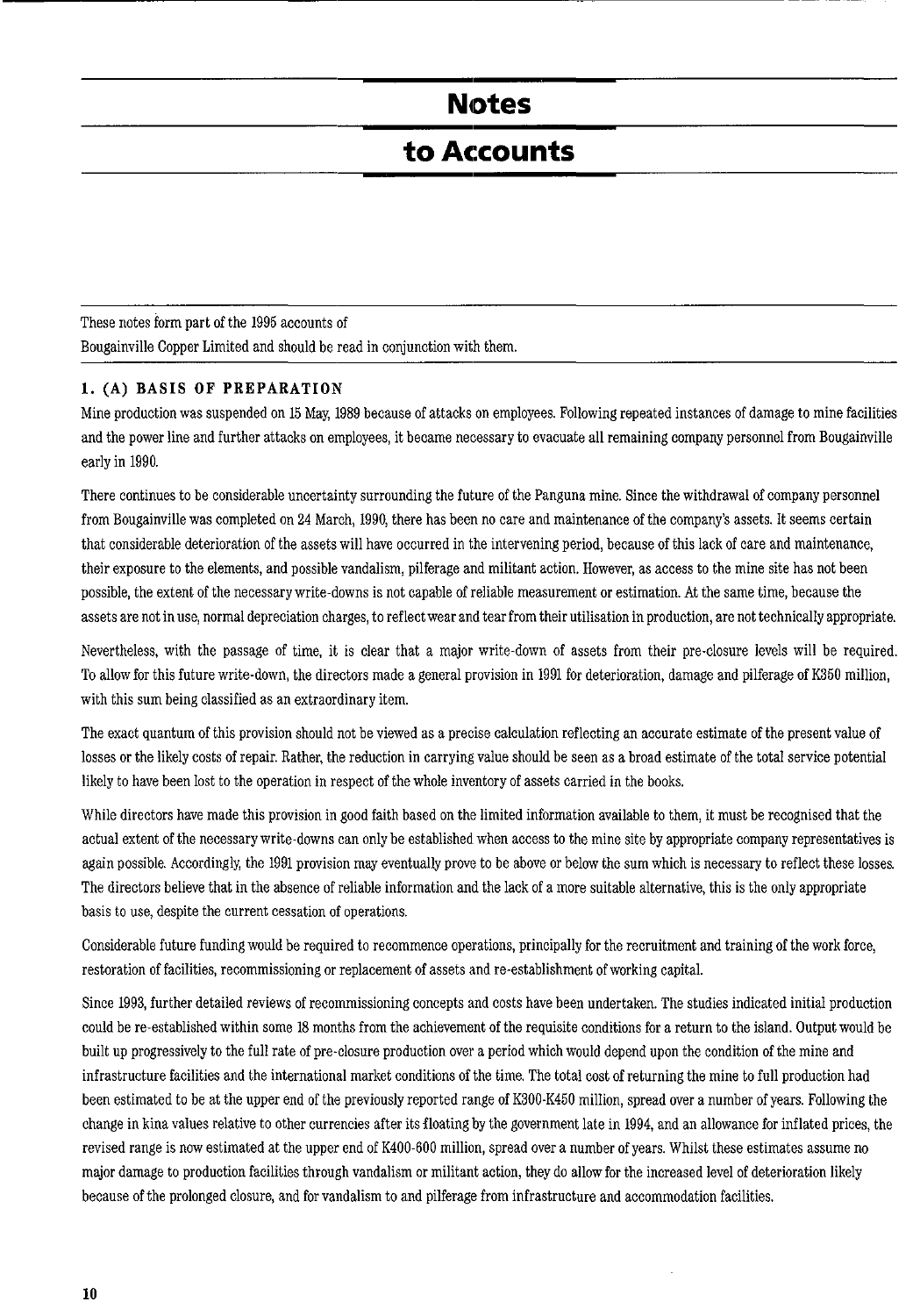Expenditures would be brought to account when incurred, in accordance with generally accepted accounting principles. Some would be capitalised, but a significant proportion would be treated as expense. The source of this funding would be addressed at the appropriate time.

The directors note that the economic viability of resumed operations would depend upon a number of factors which they cannot accurately predict, including the cost of recommissioning, likely future operating costs, government and community requirements, funding arrangements, the market and economic outlook at the time. However, subject to the economic viability, the directors intend that, when conditions on Bougainville permit, the company will resume and continue operations. It is not possible at present to determine when this might be achieved or the degree of damage and deterioration to assets which might have occurred during the period of suspension of operations.

#### 1. (B) **ACCOUNTING POLICIES**

The principal accounting policies adopted in the preparation of the accounts are stated to assist in a general understanding of the financial statements. It should be noted that the principal policies set out below are applicable only because of the basis of accounting adopted for the reasons set out above.

The policies generally comply with Australian Accounting Standards and conform in all material respects with the International Accounting Standards which have been adopted in Papua New Guinea. They are consistent with those adopted in the previous period unless otherwise stated.

#### **COST CONVENTION:**

The results of operations and the financial position of the company are accounted for under the historical cost convention, except that they reflect the revaluation in 1980 of certain major items of property, plant and equipment.

#### **DEPRECIATION AND AMORTISATION:**

During normal production operations, depreciation and amortisation are determined by dividing the written down value of assets by their remaining useful life or the estimated remaining life of the mine whichever is the lessser. Depreciation commences in the month following commissioning ready for use. However in 1991 no allowance for normal depreciation was included; rather, a general provision of K350 million was made for deterioration, damage or pilferage of assets although the accuracy of that provision cannot be proved, because the lack of access to Bougainville prevents a detailed assessment of the nature or extent of those losses. In 1990, because of this factor, a normal charge for depreciation and amortisation of K51.5 million was made in the absence of any more realistic measure of those losses. In both 1991 and 1990, these charges were classified as extraordinary items. No depreciation charge or increase to the general provision has been made in 1995. The directors consider that any further review of the general provision at this time would be completely arbitrary because of the continuing lack of access to the mine.

#### **EMPLOYEE ENTITLEMENTS:**

During normal operations the amounts expected to be paid to employees for their pro-rata entitlements to long service, annual leave and sick leave, are accrued annually at current pay rates.

#### **EXPLORATION, RESEARCH AND DEVELOPMENT EXPENDITURE:**

Expenditure on exploration within the mining lease and on research and development is normally written off or provided for as incurred. No expenditure was incurred in 1995. Exploration has not been undertaken outside the mining lease.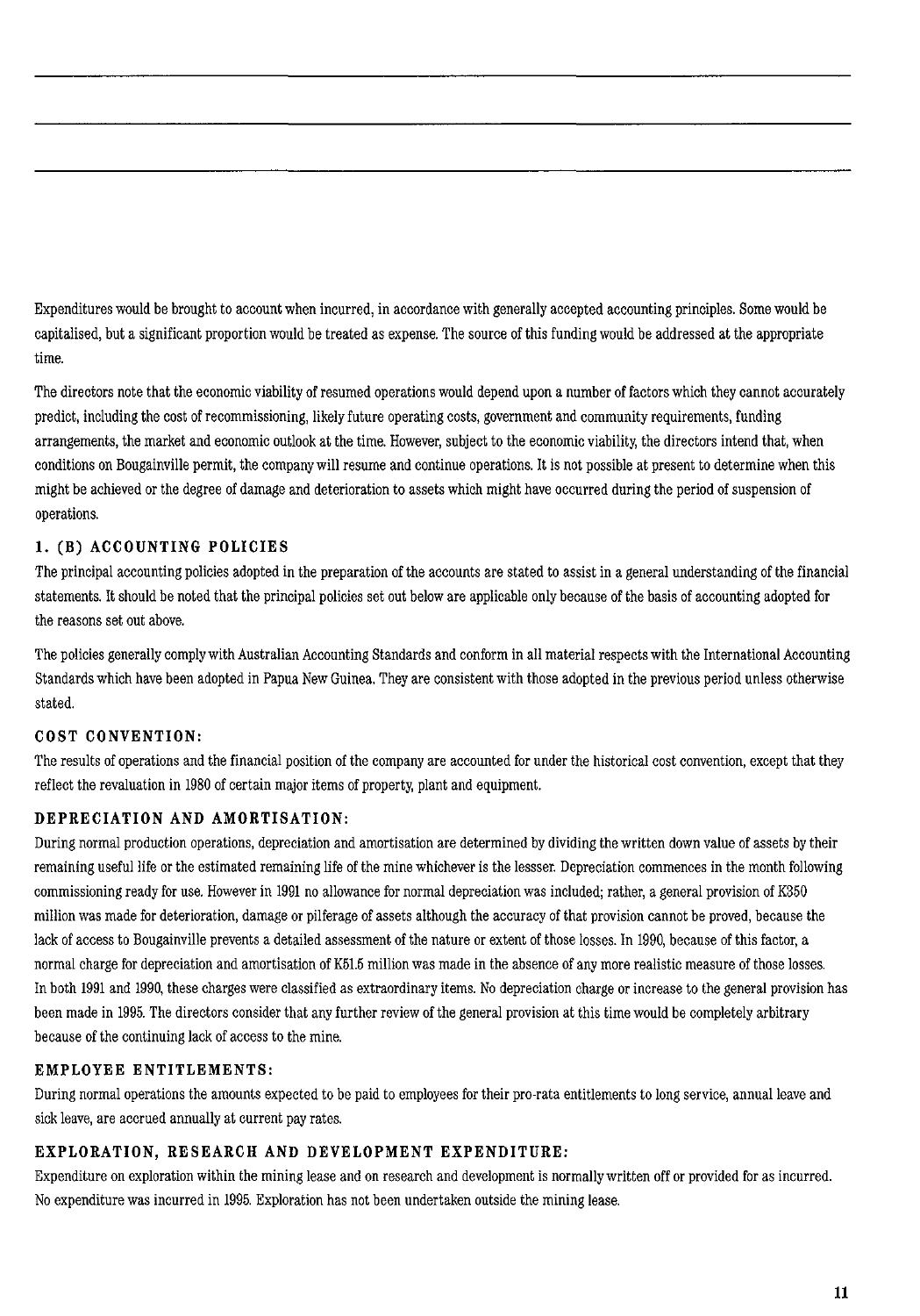#### REPAIRS AND MAINTENANCE:

Expenditure on repairs and maintenance during normal production is charged against income as incurred.

#### VALUATION OF STOCKS AND STORES:

During normal production operations stores are valued at weighted average cost, excluding transportation costs, less a provision for obsolete stores, while concentrate stocks are valued at the lower of direct production costs or net realisable value. Cost includes direct materials, services and overheads, but excludes depreciation and indirect overheads. In 1991 due to the uncertainty of the condition and value of stores, the remaining book value of KI0 million was grouped with non-current mine assets against which a general provision of K350 million was made as referred to in note 1 (a).

#### NET SALES REVENUE:

During normal operations, sales are recognised when the risk passes from the seller which is at the time when the concentrate enters the ship's hold. The final sales value can only be determined from weights, assays, prices and treatment charges applying after a shipment has arrived at its destination. Estimates based on world metal prices ruling up to year end are used for those shipments not due for final valuation until the following year. In addition, the estimated results of forward contracts existing at year end in relation to concentrates shipped are reflected in sales revenue. Variations in revenue arising from final pricing and out-turn adjustments are recognised in the following year. Unrealised gains and losses on forward metal sales, not related to shipments, are included in earnings. There has been no sales revenue since 1990.

#### TAXATION:

Tax effect accounting procedures are followed. Any current liability for income tax is based on estimated taxable income for the year. The components of this taxable income can differ from those which make up the earnings before tax for the year and these differences are either permanent differences or timing differences. Permanent differences are disclosed in note 3. Timing differences arise because some items of revenue and expenditure are recognised for tax purposes during periods which differ from the periods in which they are included in earnings before tax. The tax effect of these timing differences is classified as either deferred income tax liability or future income tax benefit in the balance sheet. Future income tax benefits are not recognised unless their realisation is virtually certain. Future income tax benefits therefore have not been recognised pending the development of a clearer view of the timing of recommencement of operations.

#### FOREIGN CURRENCY:

Monetary assets and liabilities in foreign currencies are translated into Papua New Guinea currency at the rates of exchange ruling at balance date. All other overseas transactions are translated at the rates of exchange applying when they occurred. Exchange gains and losses on overseas borrowings are recognised as they occur to reflect the full effect of exchange rate movements. Other monetary gains and losses are also recognised as they occur. Gains and losses on hedges (excluding hedges relating to specific commitments) are included in earnings for the period during which the exchange rate movements occurred.

| Bougainville Copper Limited  | 1995  | 1994  |
|------------------------------|-------|-------|
| year ended 31 December, 1995 | K'000 | K'000 |

#### 2. EARNINGS BEFORE TAXATION

Earnings before taxation have been determined after allowing for the following income and expense items: Income:

|                                                | 5508 | 2 2 5 2 |
|------------------------------------------------|------|---------|
|                                                | 6570 | 9209    |
| Expenses:                                      |      |         |
|                                                | 306  |         |
|                                                |      | 94      |
|                                                | 12   | 24      |
|                                                | 8    |         |
|                                                |      |         |
| (The auditors have received no other benefits) |      |         |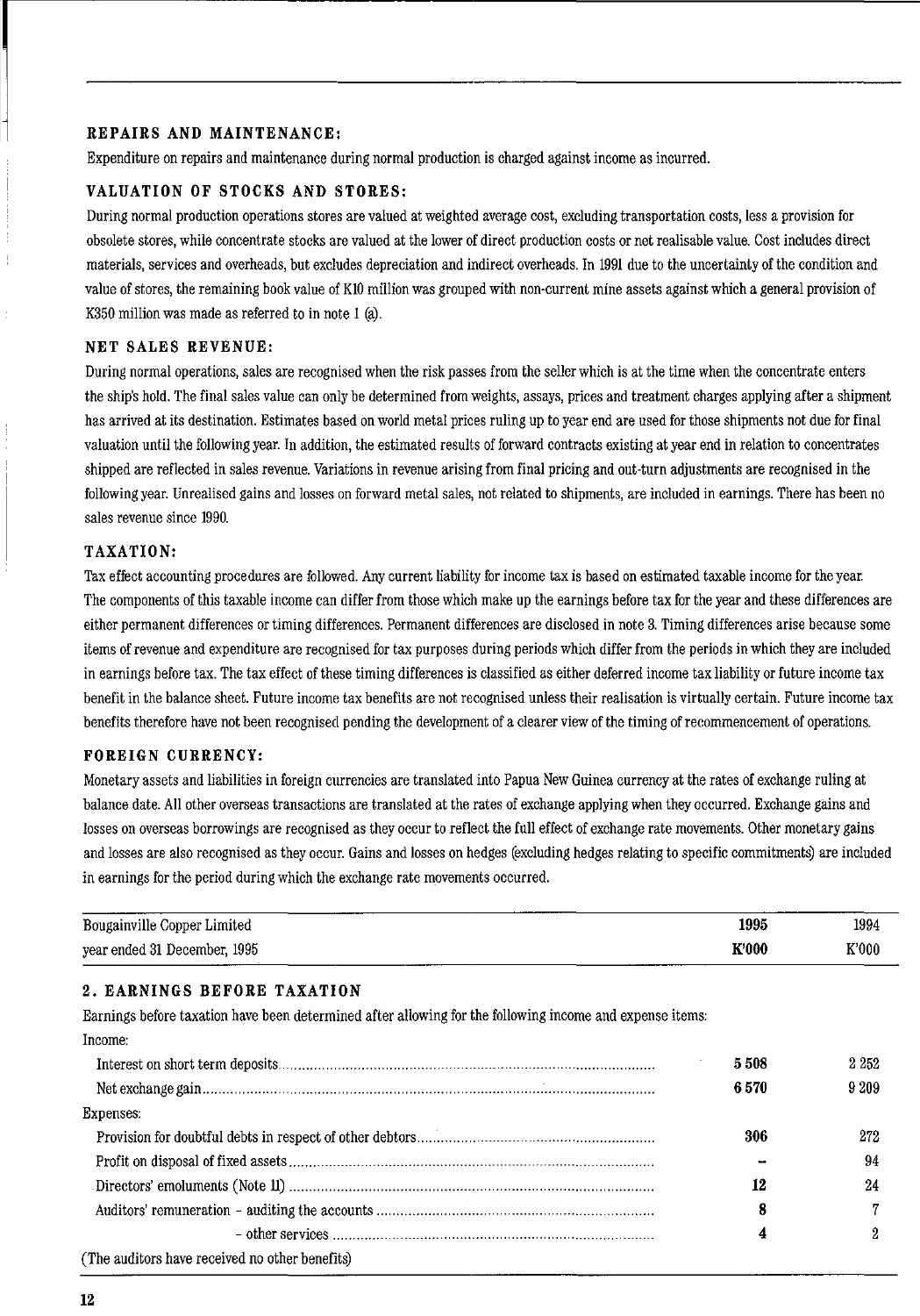| Bougainville Copper Limited  | 1995  | 1994  |
|------------------------------|-------|-------|
| year ended 31 December, 1995 | K'000 | K'000 |

#### 3. TAXATION

| (a) The following reconciliation discloses the items which caused the charge for income tax in the |        |         |
|----------------------------------------------------------------------------------------------------|--------|---------|
| statements of earnings to vary from the income tax prima facie payable on reported earnings:       |        |         |
|                                                                                                    | 7227   | 7 842   |
|                                                                                                    | 2529   | 2745    |
|                                                                                                    | (2529) | (2 745) |
|                                                                                                    |        |         |

(b) An agreement between the Independent State of Papua New Guinea and CRA Limited provides for the deferral of income tax payable in respect of the 1989 year until certain criteria have been met following successful recommencement of operations.

(c) Future income tax benefits not brought to account total K1l2 175000 (1994 K99 435 000). This benefit for tax losses will only be obtained if:

(i) the company derives future assessable income of a nature and of an amount sufficient to enable the benefit from the deductions for the losses to be realised;

- (ii) the company continues to comply with the conditions for deductibility imposed by tax legislation; and
- (iii) no changes in tax legislation adversely affect the company in realising the benefit from the deductions for the losses.

#### 4. EXCHANGE FLUCTUATION

| (a) The net exchange gain reflected in earnings arose from:                                  |      |         |
|----------------------------------------------------------------------------------------------|------|---------|
|                                                                                              | 6570 | 9 209   |
|                                                                                              | 6570 | 9 2 0 9 |
| (b) Foreign currency amounts included in current assets and current liabilities that are not |      |         |
| effectively hedged are:                                                                      |      |         |
|                                                                                              | 73   | 47 515  |
|                                                                                              | 451  | 2809    |
|                                                                                              |      |         |
|                                                                                              |      | 39      |
| No foreign currency amounts are included in non-current assets and non-current liabilities.  |      |         |

#### 5. LOANS

| No long term loan facilities are in place. |  |  |  |  |
|--------------------------------------------|--|--|--|--|
|--------------------------------------------|--|--|--|--|

#### 6. CREDITORS

| 12 178 | 8 919  |
|--------|--------|
| 6 562  | 6 580  |
|        | 26     |
|        |        |
| 18 766 | 15 564 |

Landowners' compensation for which the company may be liable is transferred each quarter into a separate bearing bank account and shown in the accounts of the company with an offset amount in Other Debtors (note 9).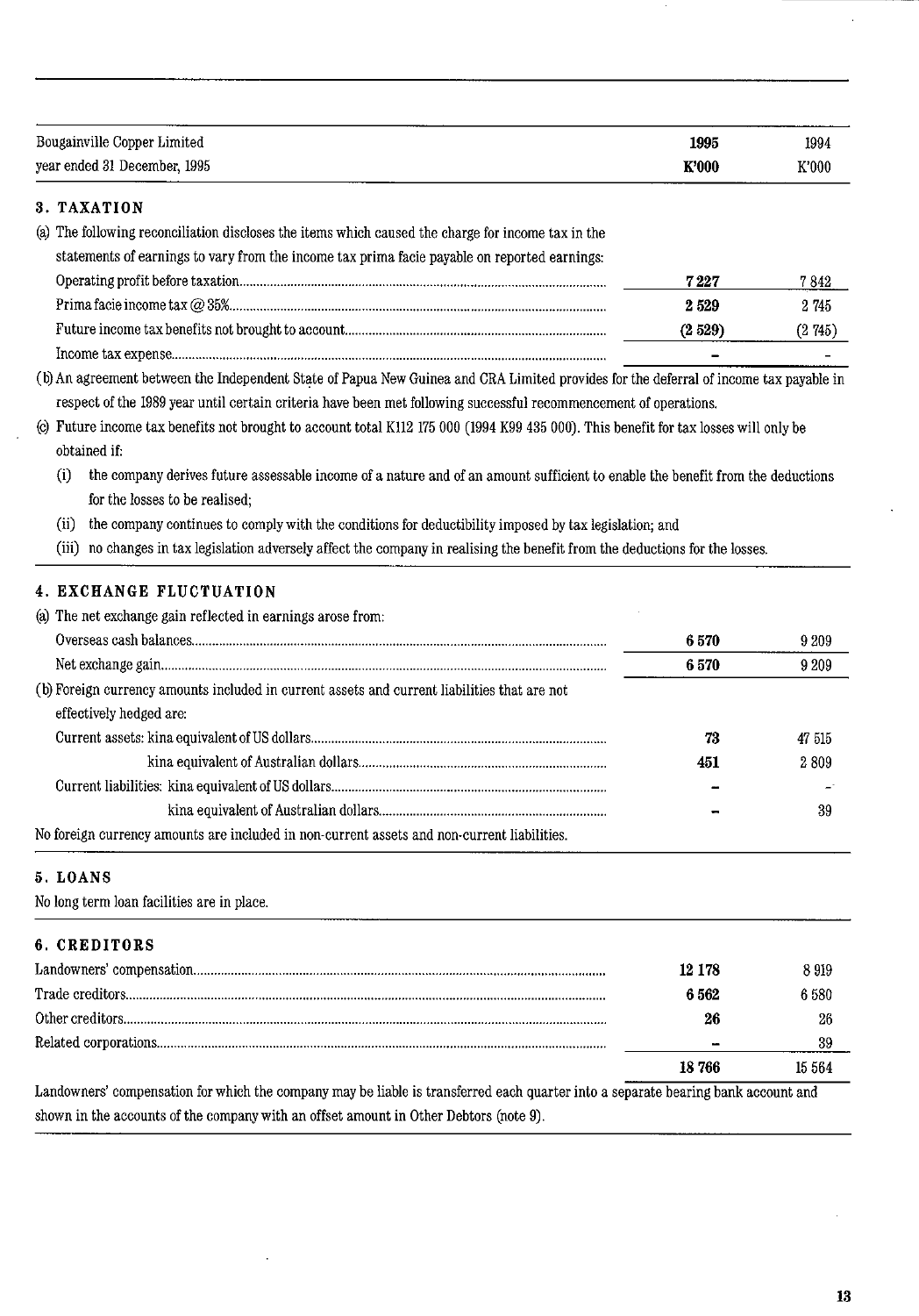| <b>Bougainville Copper Limited</b>                                                                                                   | 1995      | 1994      |
|--------------------------------------------------------------------------------------------------------------------------------------|-----------|-----------|
| year ended 31 December, 1995                                                                                                         | K'000     | K'000     |
| 7. MINE ASSETS:                                                                                                                      |           |           |
| (a) Mine development and buildings.                                                                                                  |           |           |
|                                                                                                                                      | 292 165   | 292 165   |
|                                                                                                                                      | 159 721   | 159 721   |
|                                                                                                                                      | 132 444   | 132 444   |
|                                                                                                                                      | 102 988   | 102 988   |
|                                                                                                                                      | 38 664    | 38 664    |
|                                                                                                                                      | 64324     | 64 324    |
|                                                                                                                                      | 196 768   | 196 768   |
| (b) Plant, machinery & equipment                                                                                                     |           |           |
|                                                                                                                                      | 245 177   | 245 177   |
|                                                                                                                                      | 148 866   | 148866    |
|                                                                                                                                      | 96311     | 96 311    |
|                                                                                                                                      | 304 480   | 304 480   |
|                                                                                                                                      | 104 703   | 104 703   |
|                                                                                                                                      | 199 777   | 199 777   |
|                                                                                                                                      | 296 088   | 296 088   |
| (c) Mine Property                                                                                                                    |           |           |
|                                                                                                                                      | 62 121    | 62 121    |
|                                                                                                                                      | 46 204    | 46 204    |
|                                                                                                                                      | 15917     | 15 917    |
| (d) Capitalised works in progress                                                                                                    |           |           |
|                                                                                                                                      | 31906     | 31 906    |
| Total property, plant & equipment                                                                                                    |           |           |
|                                                                                                                                      | 1 038 837 | 1 038 837 |
|                                                                                                                                      | 498 158   | 498 158   |
|                                                                                                                                      |           |           |
|                                                                                                                                      | 540 679   | 540 679   |
|                                                                                                                                      | 10 003    | 10 003    |
|                                                                                                                                      | 550 682   | 550 682   |
| Less general provision for deterioration, damage and                                                                                 |           |           |
|                                                                                                                                      | 350 000   | 350 000   |
| The basis of valuation of these assets are set out in note 1(b) of the accounts and attention is drawn to note 1(a) titled "Basis of | 200 682   | 200 682   |

The basis of valuation of these assets are set out in note 1(b) of the accounts and attention is drawn to note 1(a) titled "Basis of Preparation': Due to the loss of complete historical information following the closure of the mine it is not possible to reliably estimate the carrying amount that would have been included had mine assets been carried at original cost less accumulated depreciation.

#### 8. ASSET REVALUATION RESERVE

Asset Revaluation Reserve...................................................................................................................... 31276 31 276 In 1980 mine assets were revalued by K300 million. A majority of the reserve created by this revaluation was distributed to shareholders by way of bonus shares leaving a residual amount as shown in this note that has been carried forward. In 1991 a general provision for deterioration, damage and pilferage of K350 million was made for the reasons set out in note l(a). This provision does not represent a revaluation of mine assets and in accordance with generally accepted accounting principles no adjustment has been made to the residual asset revaluation reserve.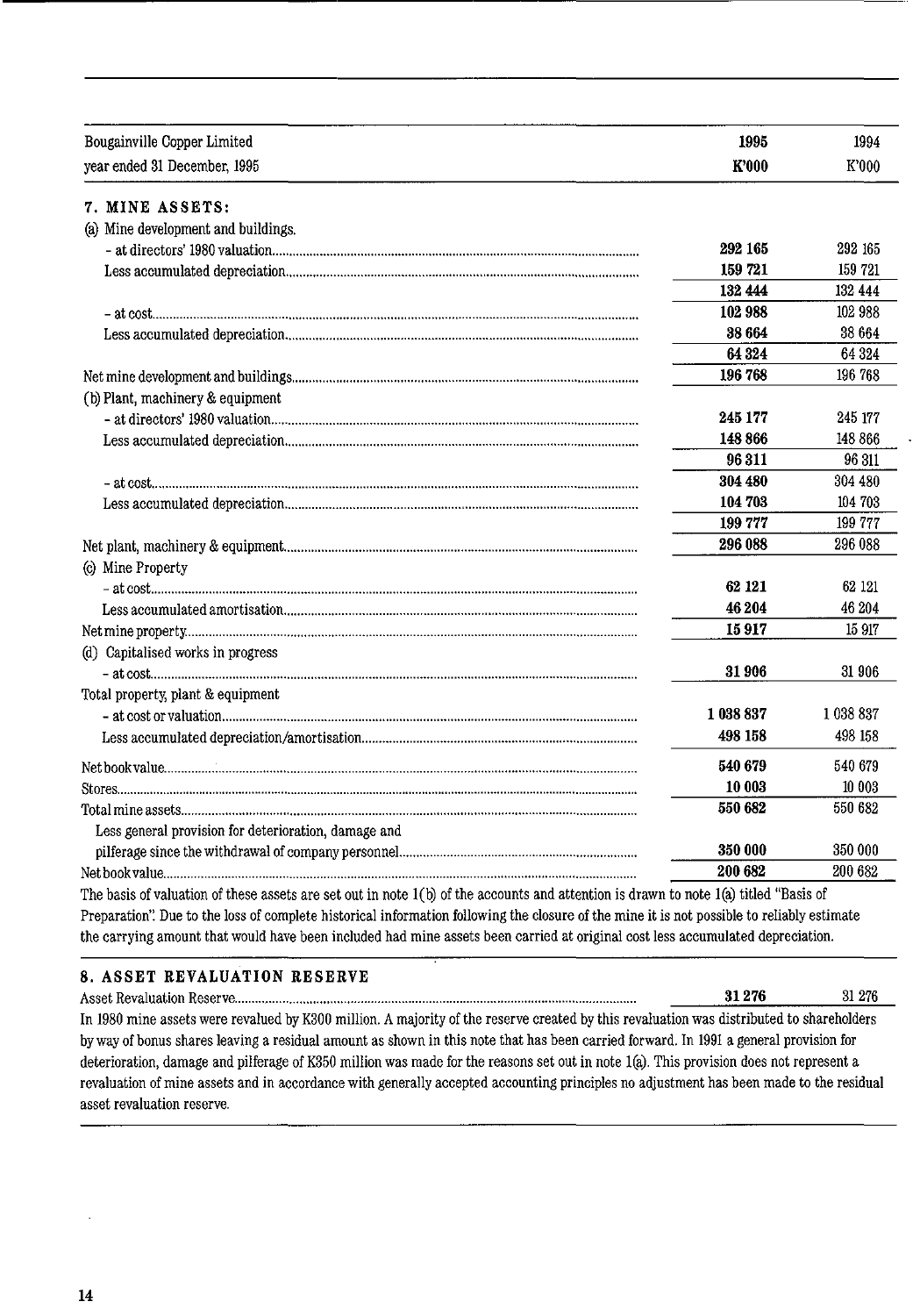| year ended 31 December, 1995<br>K'000<br>9. OTHER DEBTORS<br>12 178<br>6 882 | K'000  |
|------------------------------------------------------------------------------|--------|
|                                                                              |        |
|                                                                              |        |
|                                                                              | 8919   |
|                                                                              | 6 195  |
| (1596)                                                                       | (1290) |
| 17464                                                                        | 13824  |

Landowners' compensation for which the company may be liable is transferred each quarter into a separate interest bank account and shown in the accounts of the company with an offset amount in Creditors (note 6).

#### 10. CAPITAL

The authorised capital of K425 000 000 consists of 425 000 000 ordinary shares of one kina each. The issued capital of the company is 401 062 500 ordinary shares of one kina each, fully paid. No change in authorised or issued capital occurred during 1995.

| 11. DIRECTORS' EMOLUMENTS                                                                                                              |         | 1995        | 1994    |             |  |
|----------------------------------------------------------------------------------------------------------------------------------------|---------|-------------|---------|-------------|--|
| The total of the emoluments received,                                                                                                  |         | Related     |         | Related     |  |
| or due and receivable (whether from the                                                                                                | Company | Corporation | Company | Corporation |  |
| company or from related parties) by:                                                                                                   | K'000   | K'000       | K'000   | K'000       |  |
| (a) Directors of the company engaged in the full-time employment                                                                       |         |             |         |             |  |
| of the company or its related parties (including all bonuses                                                                           |         |             |         |             |  |
| and commissions received or receivable by them as employees), was                                                                      |         | 804         |         | 739         |  |
| (b) Directors of the company not engaged in the full-time employment                                                                   |         |             |         |             |  |
| of the company or its related parties.                                                                                                 | 12      |             | 24      | 38          |  |
| No commissions for subscribing for, or agreeing to procure subscriptions for any shares in or debentures of the company or any related |         |             |         |             |  |
| corporations, were received or are due and receivable by any director.                                                                 |         |             |         |             |  |

#### 12. CONTINGENT LIABILITIES AND ASSETS

Bougainville Copper Limited is contractually obliged to reimburse Shell Papua New Guinea Pty Limited for any retail sales tax payable by Shell on petroleum products sold to the company. A claim for retail sales tax amounting to approximately K4 663 000 has been lodged by the North Solomons Provincial Government. However, the validity of the tax is being disputed by both Shell Papua New Guinea Pty Limited and the company.

The directors do not expect the company to suffer any material loss as a result of the cancellation of purchase orders for either revenue or capital contracts.

As at 31 December 1995, there did not exist any contingent liabilities for termination benefits under service agreements with directors or persons who take part in the management of the company.

#### 13. MINING TENEMENTS

The company holds 100% interest in leases: I, B9, B6, B8, B7, B2, BIO, B3; and prospecting authorities: I, 2, 3, 4, 5; 6, 7A and 7B on Bougainville Island.

#### 14. HOLDING COMPANY

The holding company is CRA Limited (incorporated in Australia).

#### 15. SEGMENTAL INFORMATION

The company did not trade during the year. Its only assets represent the Panguna mine and associated facilities on Bougainville Island, Papua New Guinea and limited plant and equipment in storage in Australia.

#### 16. RELATED PARTY TRANSACTIONS

Transactions with directors are disclosed in note 11.

In 1995 the company paid fees of K59 243 to CRA Financial Services Limited for managing investment funds and K759 377 to CRA Minerals (PNG) Pty Limited for the provision of office space, staff and related services and K41144 to Minenco Pty Limited for engineering studies. With the exception of the above the company did not enter into any other transactions with related parties.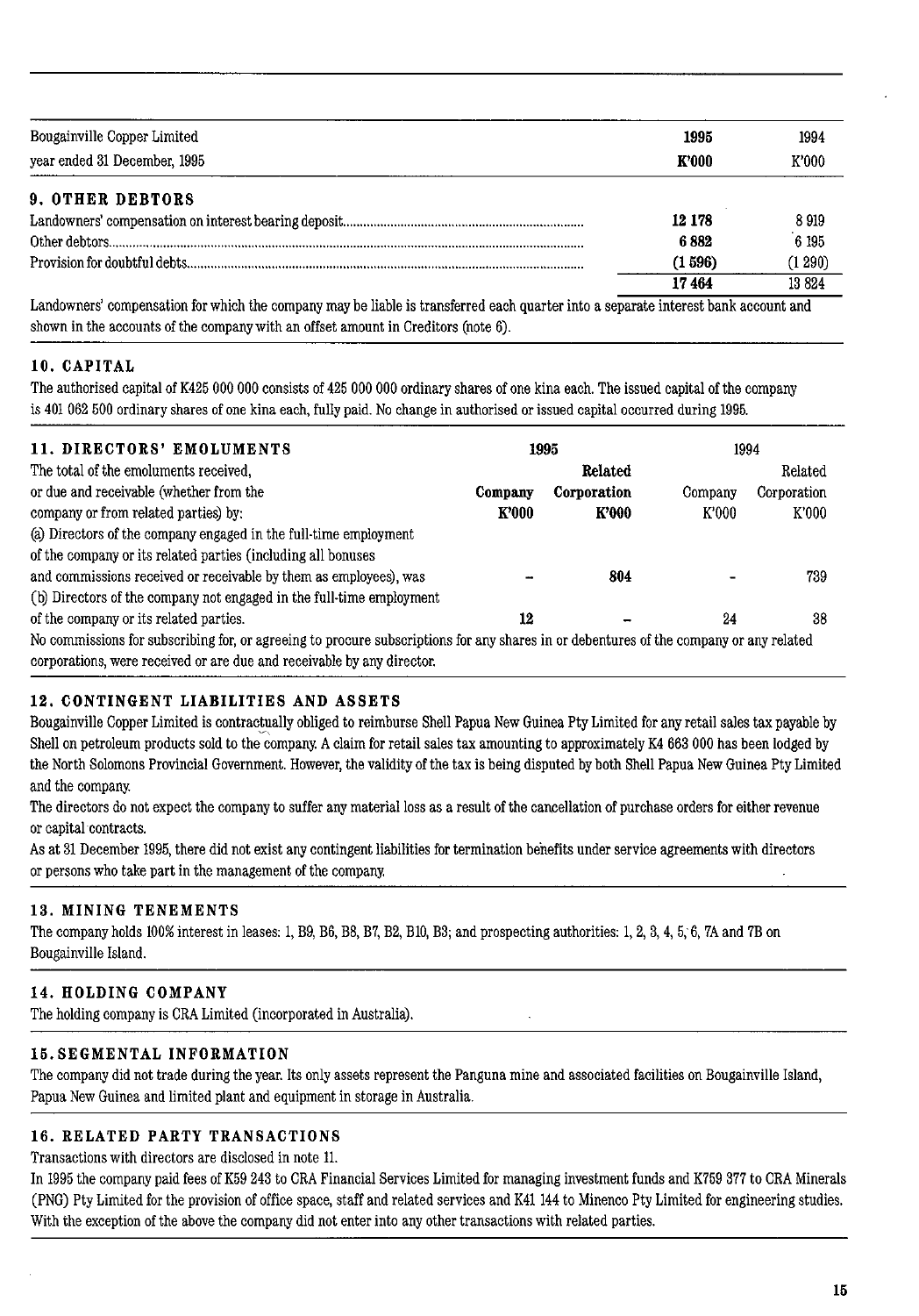### **Declarations**

#### STATEMENT BY DIRECTORS

The accounts of the company have been prepared using the basis of valuation described in note 1 to the accounts. The directors believe that in the absence of reliable information and the lack of a more suitable alternative, this is the only appropriate basis to use, despite the current cessation of operations. The general provision made in 1991 may eventually prove to be above or below the sum which is necessary to reflect the actual loss in value, which will have occurred. For these reasons the directors are unable to determine if the carrying value of the assets included in the accounts is properly stated.

Accordingly, the directors are unable to form an opinion whether or not the accounts are drawn up in accordance with Divisions 4, 4A and 4B of Part 3.6 of the Australian Corporations Law and so as to give a true and fair view of:

(a) the company's state of affairs as at 31 December, 1995 its profits and cash flows for the year ended on that date; and

(b) the other matters with which they deal. This statement is made in accordance with a resolution of the directors.

D. S. KARPIN Chairman C. G. THORNE Managing Director Port Moresby 14 February, 1996

#### DECLARATION BY SECRETARY

I, Brian Phillip Bartholomaeus, Secretary of Bougainville Copper Limited, do solemnly and sincerely declare that for the reasons stated by the directors of the company in note 1 to the accounts, the accompanying balance sheet, statement of earnings, and statement of cash flows of the company have been prepared on the basis described in that note and on this basis are to the best of my knowledge and belief, correct, and I make this solemn declaration by virtue of the Oaths, Affirmations and Statutory Declarations Act (Chapter 317), conscientiously believing the statements contained herein to be true in every particular.

B. P. BARTHOLQMAEUS Secretary Y.ANI Commissioner for Oaths Port Moresby 14 February, 1996

#### AUDITORS' REPORT TO THE MEMBERS OF BOUGAINVILLE COPPER LIMITED

Scope

1 We have audited the financial statements of Bougainville Copper Limited for the financial year ended 31 December, 1995 as set out on pages 7 to 15. The company's directors are responsible for the preparation and presentation of the financial statements and the information they contain. We have conducted an independent audit of these financial statements in order to express an opinion on them to the members of the company.

2. Our audit has been conducted in accordance with International Standards on Auditing to provide reasonable assurance as to whether the financial statements are free of material misstatement. Our procedures included examination, on a test basis, of evidence supporting the amounts and other disclosures in the financial statements, and the evaluation of accounting policies and significant accounting estimates. These procedures have been undertaken to form an opinion as to whether, in all material respects, the financial statements are presented fairly in accordance with Accounting Standards adopted for use in Papua New Guinea and Papua New Guinea statutory requirements so as to present a view which is consistent with our under· standing of the company's financial position and the results of its operations.

3. The audit opinion expressed in this report has been formed on the above basis.

#### Audit Opinion

4. These accounts have been prepared with the inclusion of the company's assets at their 1 January, 1991 book value, with a separate general provision of K350 million having been made in 1991 for the value of the indeterminate level of deterioration, damage and pilferage of assets which is expected to have occurred in the period since the withdrawal of company personnel from Bougainville in early 1990. As explained in note 1 (a) to the accounts, it is not possible, at present, to determine when the company will resume operations at the Panguna mine on Bougainville Island, or to measure or estimate reliably the extent of deterioration, damage and pilferage of assets.

5. While the directors have made this provision in good faith based on the limited information available to them, it must be recognised that the actual extent of the necessary write-downs can only be established when access to the mine site by appropriate company personnel is again possible.

6. In our opinion, providing for the probable loss from deterioration, damage or pilferage is the appropriate accounting treatment for the actual losses which will have occurred in the period to 31 December, 1995. However, as the actual extent of such losses can only be established after the company regains access to the mine site, we recognise that, at present, those losses are not capable of reliable measurement or estimation, either by directors or by us. Accordingly the provision made by directors in 1991 may eventually prove to be above or below the sum which is necessary to reflect these losses.

7. If the company is ultimately unable to recommence operations successfully at the Panguna mine, in our opinion, the company's mine assets, as disclosed in the accounts, would need to be written off, less any amounts which may be recovered by sale or compensation.

8. In the absence of all the necessary information and explanations we require, (because both we and the directors have been unable to obtain access to BougainviIIe Island) and for the reasons set out above, we are unable to form an opinion as to whether or not the provision against the net book value of mine assets of K350 million is adequate or not. Accordingly we are unable to form an opinion as to whether or not the carrying value of the mine assets, as disclosed in these accounts, is properly stated.

9. These assets which represent 72% of the book value of total assets and 81% of the book value of net tangible assets are of fundamental importance to the presentation of the accounts. In view of the uncertainty over the quantum of the general provision that has been made against these assets, as set out above, we are unable to form an opinion as to whether or not the accounts give a true and fair view of the state of affairs of the company as at 31 December, 1995 and the results for the year ended on that date.

10. In our opinion, except that the records of mine assets may not be a reflection of the existence and value of those assets on Bougainville Island, the remaining accounting and other records, including registers, examined by us have been properly kept in accordance with the Companies Act (Chapter 146). COOPERS & LYBRAND

by R. Hubbard Registered under the Accountants Registration Act (Chapter 89) Port Moresby, 14 February, 1996.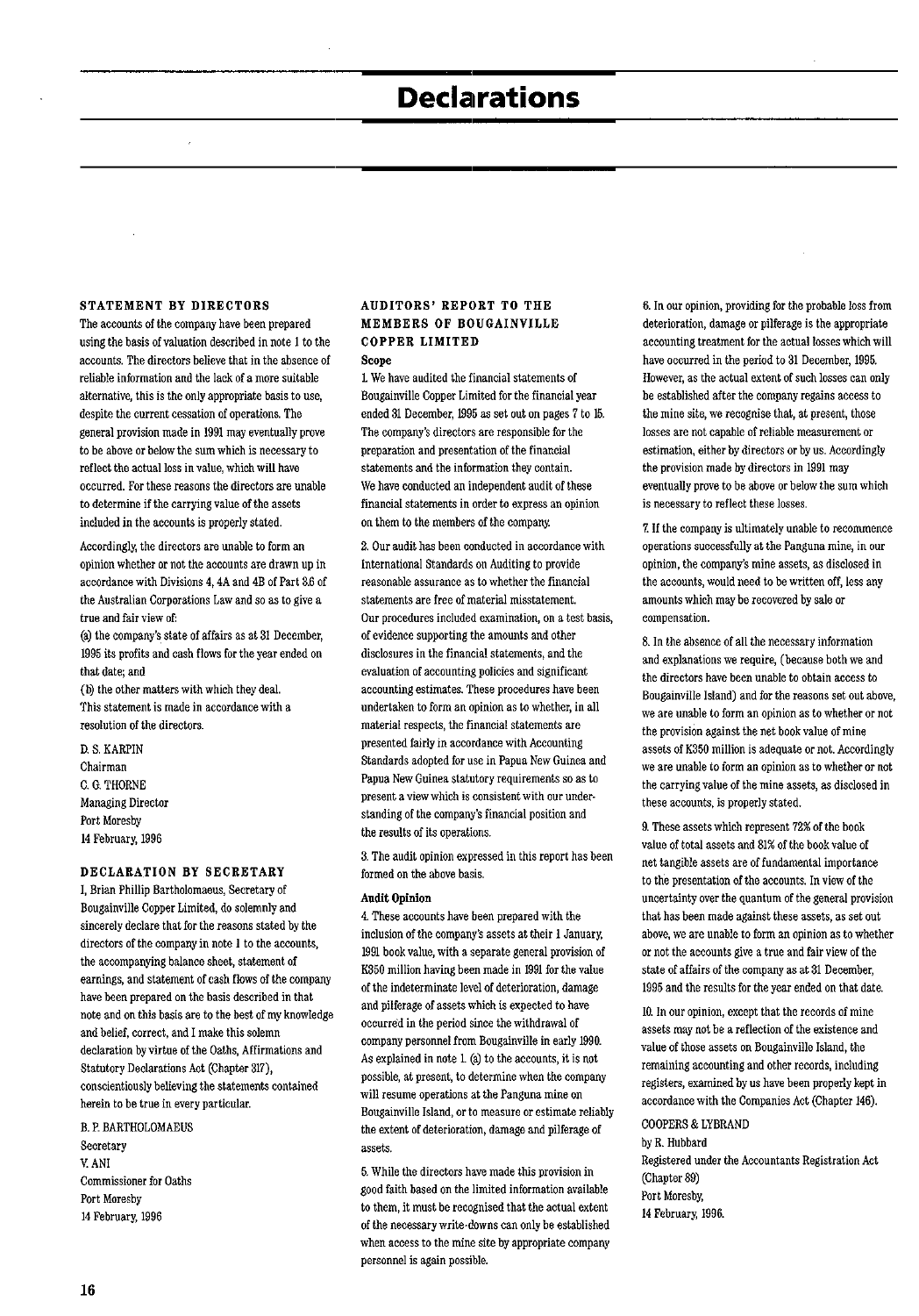### **Corporate**

# **Information**

#### BOUGAINVILLE COPPER LIMITED

(Incorporated in Papua New Guinea)

#### Registered Office:

1st Floor, Mogoru Motu Building, Champion Parade, Port Moresby Papua New Guinea Telephone, 3212044 Facsimile: 3213634

#### Principal Registered Office in Australia:

Bougainville Copper Limited ARB.N. 007 497 869 Level 33, 55 Collins Street, Melbourne, Vic. 3000. Telephone: (03) 9283 3333 Facsimile (03) 9283 3707

#### Share Registers:

c/o KPMG Registrars Pty Ltd Level 1, 161 Collins Street, Melbourne, Vic. 3000. Telephone: (03) 9288 5533 Facsimile (03) 9288 6237

#### Postal Address:

GPO Box 2975EE Melbourne, Vic. 3001 A.C.T.: c/o KPMG Peat Marwick 80 Northbourne Avenue, Canberra City 2601, A.C.T.

PN.G.: PO Box 1274, Port Moresby, Papua New Guinea

#### Stock Exchanges:

Listed with the Australian Stock Exchange Limited

#### Auditors:

Coopers & Lybrand

#### Bankers:

Commonwealth Bank of Australia Papua New Guinea Banking Corporation

#### Solicitors:

Arthur Robinson & Hedderwicks Gadens Ridgeway

#### TWENTY LARGEST SHAREHOLDERS

The twenty largest shareholders as at 14 February, 1996 and the number of shares held by each were:

| Name and                         |               | % of      |
|----------------------------------|---------------|-----------|
| Registered                       |               | Issued    |
| Address                          | <b>Shares</b> | Shares    |
| 1 CRA Limited                    |               |           |
| Melbourne Vic                    | 214 887 966   | 53.58     |
| 2 The Independent State of       |               |           |
| Papua New Guinea                 | 76 430 809    | 19.06     |
| 3 ANZ Nominees Limited           |               |           |
| Melbourne Vic                    | 27 563 362    | 6.87      |
| 4 Citicorp Nominees Pty Limited  |               |           |
| Melbourne Vic                    | 24 508 958    | 6. I I    |
| 5 Westpac Custodian Nominees     |               |           |
| Limited Sydney NSW               | 7 660 065     | 1.91      |
| 6 National Nominees Limited      |               |           |
| Melbourne Vic                    | 6 678 748     | 1.67      |
| 7 Westpac Custodian Nominees     |               |           |
| Ltd Sydney NSW                   | 5431550       | 1.35      |
| 8 Bougainville Copper Foundation |               |           |
|                                  | 3 600 000     |           |
| Port Moresby PNG                 |               | 0.90      |
| 9 MLC Life Limited               |               |           |
| North Sydney NSW                 | 3419868       | 0.85      |
| 10 State Services & Statutory    |               |           |
| Authorities Superannuation       |               |           |
| Fund Board                       |               |           |
| Port Moresby PNG                 | 2561500       | 0.64      |
| 11 State Authorities             |               |           |
| Superannuation Board             |               |           |
| Sydney NSW                       | 1680300       | 0.42      |
| 12 Chase Manhattan Nominees      |               |           |
| Limited Sydney NSW               | 1 222 413     | $_{0.30}$ |
| 13 James West                    |               |           |
| Auckland NZ                      | 1 141 200     | 0.28      |
| 14 Barclays Australia            |               |           |
| Custodian Services Limited       |               |           |
| Sydney NSW                       | 1 059 315     | 0.26      |
| 15 Lawrence Neville              |               |           |
| Lancelot Platt                   |               |           |
| Kingsgrove NSW                   | 897 000       | 0.22      |
| 16 Franz Heinrich Rast           |               |           |
| <b>Bulli NSW</b>                 | 612 986       | 0.15      |
| 17 Ernfold Holdings Pty Ltd      |               |           |
| Carss Park NSW                   | 411 600       | 0.10      |
| 18 Victoria Workcover Authority  |               |           |
| Melbourne Vic                    | 379 600       | 0.09      |
| 19 Perpetual Trustee Company Ltd |               |           |
| Sydney NSW                       | 347 653       | 0.09      |
| 20 Victorian Superannuation      |               |           |
| Board Melbourne Vic              | 313 400       | 008       |
|                                  |               |           |
|                                  | 380 808 293   | 94.93     |

#### DISTRIBUTION OF SHARES

As at 14 February, 1996: The issued shares of the company were 401 062 500 fuUy paid one kina shares, each carrying one voting right. The number of shareholders was 18 427.

The distribution of holdings of the issued shares was:

 $\mathbf{v}$ 

|                    |                          |        | w      |
|--------------------|--------------------------|--------|--------|
| $\mathbf{L}$       | 1000 shares              | 15 228 | 82.64  |
| 1 001 -            | 5000 shares              | 2592   | 14.06  |
|                    | 5 001 - 10 000 shares    | 344    | 1.87   |
|                    | 10 001 - shares and over | 263    | 143    |
| Total shareholders |                          | 18427  | 100.00 |

There were 12 945 holdings of shares (70.3%) numbering less then 500 shares which do not form a marketable parcel.

94.93% of the total issued shares were held by or on behalf of the largest 20 shareholders.

The substantial shareholders were:

CRA Limited and its wholly-owned subsidiary CRA Base Metals Pty Limited 214 887 966 shares (53.58%); The RTZ Corporation PLC has an interest in the same shares through its wholly-owned subsidiaries' (Tinto Holdings Australia Pty Limited, Melbourne, Vic., RTZ Australian Holdings Limited, RTZ Pacific Holdings Limited and RTZ International Holdings Limited, all of London, UK) interests in CRA Limited and CRA Base Metals Pty Limited; The Independent State of Papua New Guinea -

76430809 shares (19.06%).

#### APPLICABLE JURISDICTION

The company is incorporated in Papua New Guinea and is not generally subject to Australian Corporations Law including, in particular, Chapter 6 of the Australian Corporation Law dealing with the acquisition of shares (including substantial shareholdings and take-overs), but is instead subject to the provisions of the Papua New Guinea Companies Act.

#### DIRECTORS' INTERESTS

Directors' interests in the share capital of the company and its related companies as at 14 February, 1996 were:

| P. G. F. Henderson, AC | No interests           |
|------------------------|------------------------|
| R. B. Moaina           | No interests           |
| D. S. Karpin           | 1398 CRA shares        |
|                        | 417 PTZ shares         |
| M. A. Moramoro         | No interests           |
| C. G. Thorne           | $\sim$<br>No interests |
| Abbreviations:         |                        |
| CRA - CRA Limited      |                        |

RTZ -RTZ Corporation PLC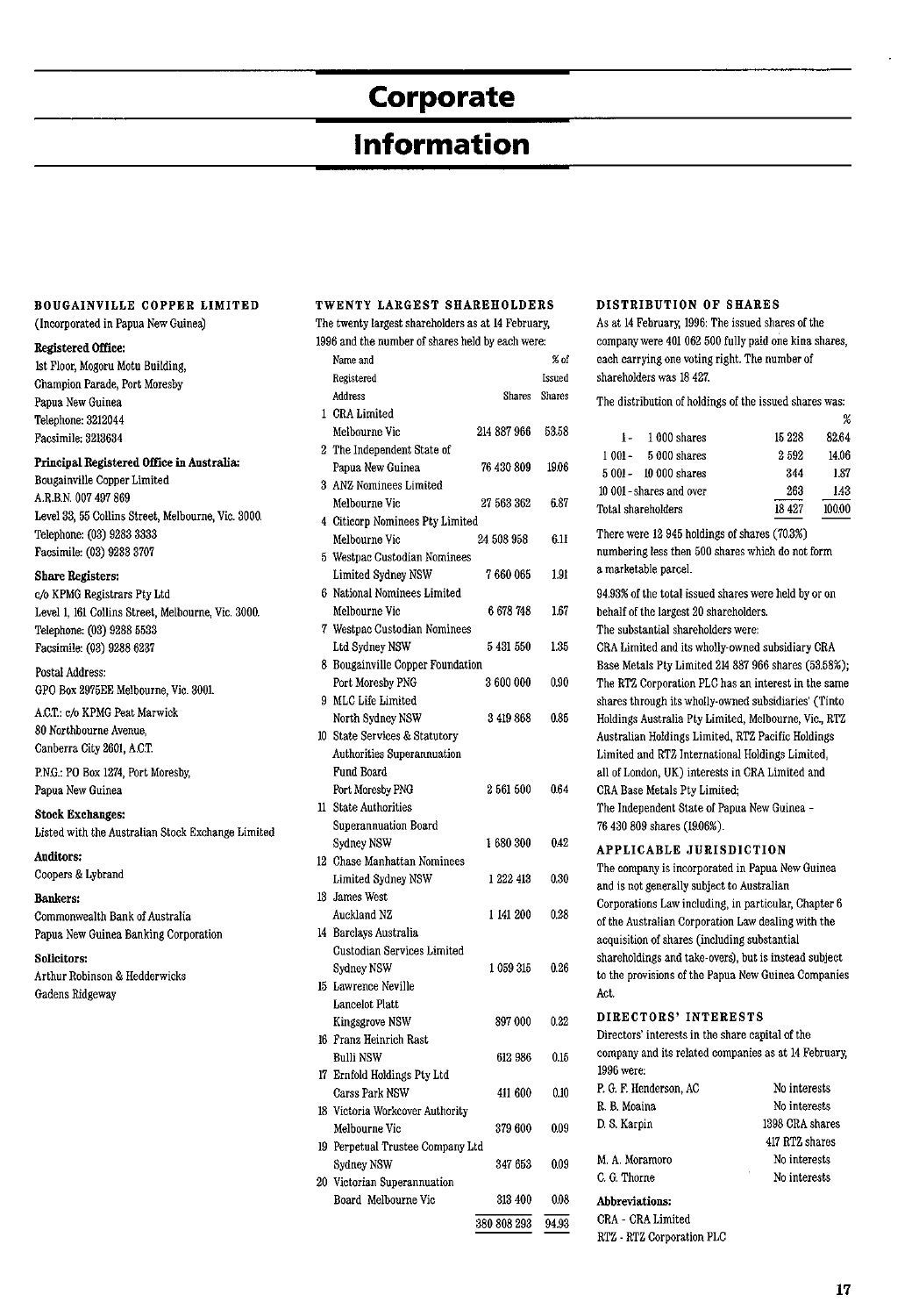# **Statistical**

# **Summary**

|                                                    |                           |                              | 1994                         |                          |                              |                              | 1990                         | 1989                     |                  |
|----------------------------------------------------|---------------------------|------------------------------|------------------------------|--------------------------|------------------------------|------------------------------|------------------------------|--------------------------|------------------|
| <b>FINANCIAL</b><br>Earnings (K million)           |                           | 1995                         |                              | 1993                     | 1992                         | 1991                         |                              |                          | 1988             |
| Net sales revenue and other income*****            |                           | 5.5                          | $2\overline{2}$              | 17                       | 2.2                          | 3.3                          | 80.2                         | 231.6                    | 493.4            |
| Operating and other expenses*****                  |                           | 4.9                          | 36                           | 4,1                      | 5.1                          | 316.6                        | 36.8                         | 181.7                    | 244.8            |
| Depreciation*****                                  |                           | $\blacksquare$               | $\blacksquare$               | $\overline{\phantom{a}}$ | $\blacksquare$               |                              | 51.5                         | 473                      | 43.9             |
| Earnings/(loss) before taxation and exchange gains |                           | 0.6                          | (1.4)                        | (2.4)                    | $\overline{(2.9)}$           | (313.3)                      | (8.1)                        | 2.6                      | 204.7            |
| Exchange gains/(losses)                            |                           | 6.6                          | 92                           | (0.3)                    | $1.5\,$                      | 0.1                          | (0.5)                        | 2.5                      | (2.9)            |
| Earnings/(loss) before taxation                    |                           | $\overline{72}$              | $\overline{73}$              | (2.7)                    | (14)                         | (313.2)                      | (8.6)                        | 5.1                      | 201.8            |
| Income tax                                         |                           | ÷,                           | $\omega$                     | $\blacksquare$           | $\overline{\phantom{a}}$     | $\overline{a}$               | 6.0                          | 257                      | 70.0             |
| Additional profits tax                             |                           | $\qquad \qquad \blacksquare$ | $\overline{\phantom{0}}$     | $\qquad \qquad -$        | ä,                           |                              | $\overline{\phantom{a}}$     | $\overline{a}$           | 23.2             |
| Net earnings/(loss)                                |                           | 7.2                          | 78                           | (2.7)                    | (14)                         | (313.2)                      | (14.6)                       | (20.6)                   | 108.6            |
| Dividends                                          |                           |                              | $\blacksquare$               | $\overline{\phantom{0}}$ | $\overline{\phantom{a}}$     | $\blacksquare$               | $\blacksquare$               | $\overline{\phantom{0}}$ | 108.3            |
| Earnings/(losses) retained                         |                           | 7.2                          | 78                           | (2.7)                    | (1.4)                        | (313.2)                      | (14.6)                       | (20.6)                   | $0.3\,$          |
| Balance sheet (K million)                          |                           |                              |                              |                          |                              |                              |                              |                          |                  |
| Property, plant and equipment                      |                           | 200.7                        | 2007                         | 200.8                    | 201.4                        | 201.5                        | 545.9                        | 595.8                    | 570.0            |
| Investments and loans                              |                           |                              | ÷,                           |                          | $\blacksquare$               | $\blacksquare$               |                              | £,                       | $\overline{2.2}$ |
| Current assets                                     |                           | 76.0                         | 65.6                         | 56.2                     | 56.8                         | 56.5                         | 647                          | 59.5                     | 250.1            |
| Total assets                                       |                           | 276.7                        | 266.3                        | 257.0                    | 258.2                        | 258.0                        | 610.6                        | 655.3                    | 822.3            |
| Shareholders' funds                                |                           | 248.8                        | 241.6                        | 233.8                    | 236.4                        | 237.9                        | 551.1                        | 565.6                    | 586.2            |
| <b>Exchange fluctuation</b>                        |                           | $\qquad \qquad$              | $\qquad \qquad -$            | $\blacksquare$           | $\blacksquare$               | $\overline{\phantom{a}}$     | $\overline{\phantom{a}}$     | $\overline{\phantom{a}}$ | 0.2              |
| Long term liabilities                              |                           | 6.8                          | 6.8                          | 6.8                      | 6.8                          | 6.8                          | 477                          | 46.9                     | 237              |
| <b>Current liabilities</b>                         |                           | 21,1                         | 179                          | 16.4                     | 15.0                         | 133                          | 11.8                         | 42.8                     | 212.2            |
| Funds employed                                     |                           | 276.7                        | 266.3                        | 257.0                    | 258.2                        | 258.0                        | 610.6                        | 655.3                    | 822.3            |
| PRODUCTION/SALES                                   |                           |                              |                              |                          |                              |                              |                              |                          |                  |
| <b>Mined</b><br>Ore and waste removed              | (millions of tonnes)      |                              |                              |                          |                              |                              | $\blacksquare$               | 33.27                    | 89.78            |
| Ore milled                                         | (millions of tonnes)      | -                            | $\qquad \qquad \blacksquare$ | $\tilde{\phantom{a}}$    | $\overline{a}$               | $\overline{\phantom{a}}$     | $\overline{\phantom{a}}$     | 18.52                    | 47.69            |
| Ore grade                                          |                           |                              |                              |                          |                              |                              |                              |                          |                  |
| Copper                                             | (per cent)                | -                            | -                            | $\overline{\phantom{a}}$ | -                            | $\overline{\phantom{a}}$     | -                            | 0.44                     | 0.41             |
| Gold                                               | (grams/tonne)             | $\blacksquare$               | $\overline{a}$               |                          | $\overline{\phantom{a}}$     | $\overline{a}$               | $\ddot{\phantom{a}}$         | 0.50                     | 0.41             |
| Produced                                           |                           |                              |                              |                          |                              |                              |                              |                          |                  |
| Concentrate                                        | (thousands of dry tonnes) |                              |                              | -                        |                              | ă.                           | $\blacksquare$               | 224.6                    | 552.0            |
| Contained copper                                   | (thousands of dry tonnes) | -                            | $\overline{\phantom{a}}$     | $\blacksquare$           | $\blacksquare$               | $\blacksquare$               | $\qquad \qquad \blacksquare$ | 68.7                     | 166.0            |
| Concentrate grade                                  |                           |                              |                              |                          |                              |                              |                              |                          |                  |
| Copper                                             | (per cent)                | -                            | $\overline{\phantom{a}}$     |                          |                              | $\overline{a}$               | ٠                            | 30.1                     | 30.1             |
| Gold                                               | (grams/tonne)             | $\blacksquare$               | $\overline{a}$               | $\overline{\phantom{m}}$ | $\blacksquare$               | $\blacksquare$               | $\blacksquare$               | 31.0                     | 25.1             |
| Silver                                             | (grams/tonne)             |                              |                              |                          |                              |                              |                              | 91.2                     | 877              |
| Shipped<br>Total concentrate                       | (thousands of dry tonnes) | -                            |                              |                          |                              |                              |                              | 250.8                    | 570.8            |
| Destination:                                       |                           |                              |                              |                          |                              |                              |                              |                          |                  |
| Japan                                              | (per cent)                | -                            | ۰                            | ۰                        |                              | $\overline{a}$               | $\overline{\phantom{0}}$     | 40.2                     | 45.4             |
| Other Asian                                        | (per cent)                | $\blacksquare$               |                              | ä,                       | $\overline{a}$               | L,                           | $\ddot{ }$                   | 34.3                     | 23.4             |
| Europe                                             | (per cent)                |                              |                              |                          |                              |                              |                              | $\frac{25.5}{ }$         | 27.7             |
| All Other                                          | (per cent)                | ÷.                           |                              |                          |                              |                              | $\overline{a}$               | 0.0                      | $3.5\,$          |
| Values                                             |                           |                              |                              |                          |                              |                              |                              |                          |                  |
| Gross concentrate sales value (before treatment    |                           |                              |                              |                          |                              |                              |                              |                          |                  |
| and refining charges, freight, etc.)               | (K million)               | -                            |                              |                          |                              | -                            | $0.3\,$                      | 260.0                    | 561.0            |
| Contribution by:                                   |                           |                              |                              |                          |                              |                              |                              |                          |                  |
| Copper                                             | (per cent)                | -                            |                              |                          | $\overline{\phantom{a}}$     |                              | 61<br>$\overline{38}$        | 68<br>31                 | 68               |
| Gold                                               | (per cent)                | ۰                            | $\blacksquare$               | $\blacksquare$           | $\qquad \qquad \blacksquare$ |                              |                              |                          | $30\,$           |
| <b>OTHER</b><br>US\$/Kina exchange rate            |                           | 0.79                         | 1.01                         | 1.02                     | 1.04                         | 1.05                         | 1.05                         | 1.17                     | 1.16             |
| Average metal prices                               |                           |                              |                              |                          |                              |                              |                              |                          |                  |
| LME copper                                         | (USc/lb)                  | 133.1                        | 105,0                        | 87.0                     | 103.0                        | 106.0                        | 119.8                        | 129.0                    | 117.9            |
| London gold market                                 | $(US\sqrt[6]{oz})$        | 384.5                        | 384.0                        | 360.0                    | 344.0                        | 362.2                        | 382.8                        | 381.0                    | 436.8            |
| Return on shareholders' funds                      | (per cent)                | 2.9                          | 3.2                          | $\overline{\phantom{0}}$ | $\blacksquare$               | $\overline{\phantom{a}}$     | $\blacksquare$               | $\blacksquare$           | 18.5             |
| Earnings per share***                              | (toea)                    | 1.8                          | 1.9                          | -                        | $\blacksquare$               | $\blacksquare$               | $\overline{\phantom{a}}$     | $\blacksquare$           | 27.1             |
| Dividends per fully paid share*** (par value K100) | (toea)                    |                              |                              | $\blacksquare$           | $\overline{\phantom{a}}$     | $\overline{\phantom{0}}$     | -                            | $\blacksquare$           | 27.0             |
| Number of shares issued at end of year             | (millions)                | 401                          | 401                          | 401                      | 401                          | 401                          | 401                          | 401                      | 401              |
| Number of shareholders at end of year              |                           | 18 4 52                      | 18 765                       | 19 189                   | 19851                        | 19 982                       | 20 532                       | 21 287                   | 21 966           |
| Debt/equity ratio                                  |                           | -                            | ۰                            | $\blacksquare$           | $\overline{\phantom{a}}$     | $\qquad \qquad \blacksquare$ | $\blacksquare$               | $\blacksquare$           | .002/1           |
| Work force at end of year                          |                           |                              |                              |                          |                              |                              |                              |                          |                  |
| Overseas                                           |                           | -                            |                              |                          | 1                            | 6                            | 13                           | 330                      | 610              |
| National                                           |                           | -                            | $\blacksquare$               | $\blacksquare$           | $\mathbf{1}$                 | 6                            | $\overline{10}$              | 1987                     | 2950             |

**Notes: Bonus dividends of 4.0 and 6.7 toea per fully paid share were made in 1979 and 1980 respectively and have been included in dividend figures for those years. tFull year figures; but commercial production commenced 1 April, 1972** 

**18 "1972 figure is for Bougainville Mining Limited**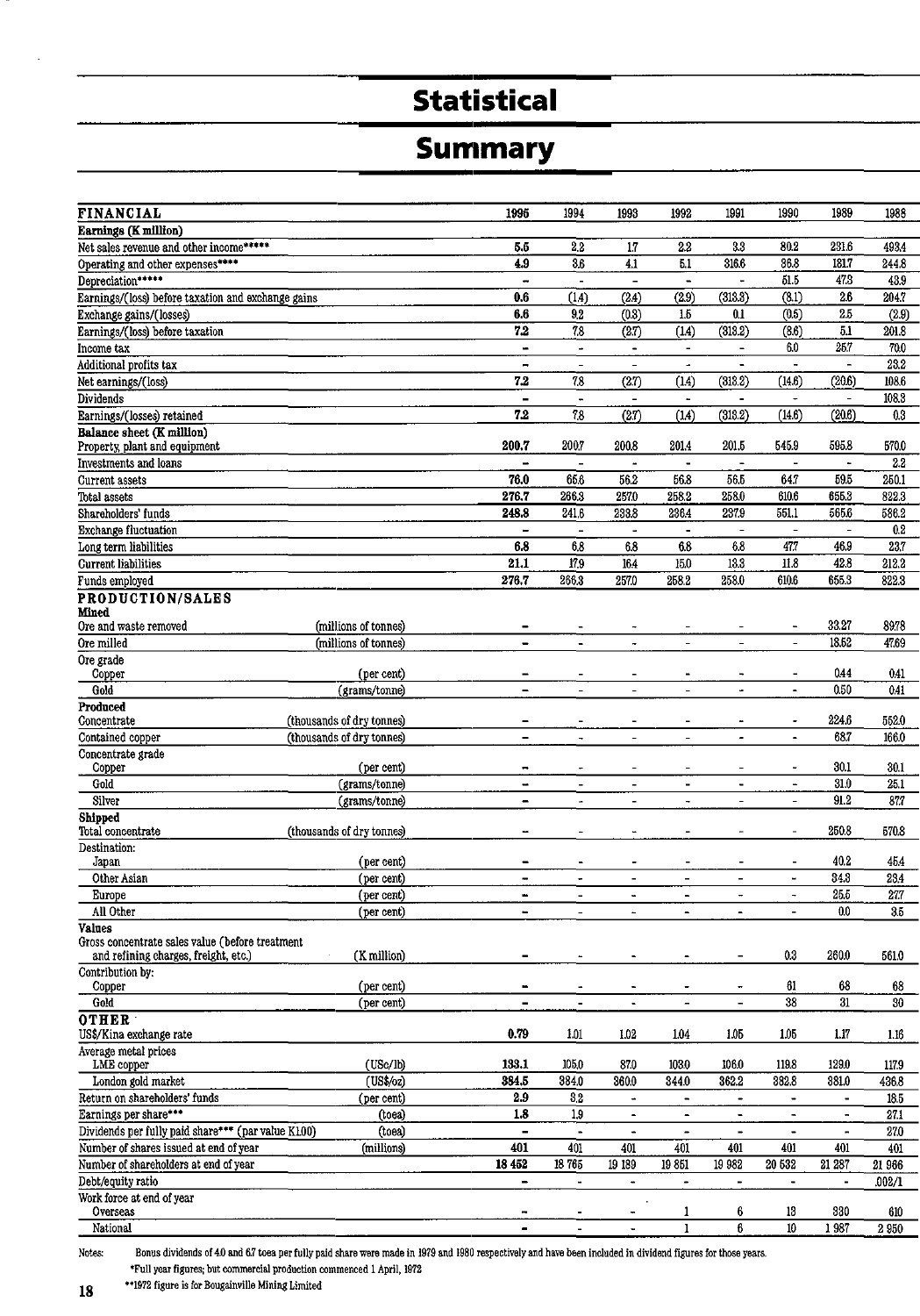| 1986<br>1985<br>1982<br>1987<br>1984<br>1983<br>1981<br>1980<br>1979<br>1978<br>1977<br>1976<br>1975<br>1974<br>1973<br>1972*<br>415.4<br>342.7<br>310.9<br>283.2<br>296.4<br>317.6<br>392.9<br>338.7<br>343.1<br>225.1<br>205.3<br>208.9<br>193.1<br>292.6<br>252.4<br>95.9<br>227.5<br>2237<br>221.5<br>234.8<br>228.1<br>207.2<br>210.8<br>174.8<br>144.1<br>125.0<br>126.8<br>117.5<br>107.2<br>92.5<br>81.8<br>53.3<br>49.4<br>47,3<br>476<br>46.5<br>47.0<br>44.2<br>43.3<br>438<br>407<br>36.2<br>29.6<br>28.5<br>40,4<br>31.1<br>24.8<br>145<br>717<br>31.8<br>138.5<br>48.5<br>296<br>117.8<br>42.3<br>120.1<br>597<br>60.3<br>56.3<br>171.6<br>158.3<br>42.3<br>145.8<br>28.1<br>2.3<br>2.6<br>(1.4)<br>(2.8)<br>(3.3)<br>26<br>(16.3)<br>1.1<br>35<br>10.3<br>(0.1)<br>1.3<br>23<br>95<br>(0.4)<br>12.9<br>74.0<br>141.1<br>47.1<br>28.5<br>1227<br>26.8<br>101.5<br>43.4<br>161.8<br>70.0<br>42.2<br>61.6<br>58.6<br>181.1<br>158.7<br>277<br>50.6<br>287<br>19.0<br>$16.2\,$<br>46.9<br>173<br>20.6<br>39.6<br>57.5<br>20.3<br>124<br>22.0<br>137<br>49.1<br>0.3<br>$\overline{\phantom{a}}$<br>11.6<br>20.4<br>$\overline{\phantom{a}}$<br>17.4<br>$\overline{\phantom{a}}$<br>$\ddot{\phantom{a}}$<br>$\overline{\phantom{a}}$<br>$\overline{\phantom{a}}$<br>$\overline{\phantom{a}}$<br>$\overline{\phantom{a}}$<br>$\overline{\phantom{a}}$<br>$\ddot{\phantom{0}}$<br>$\overline{\phantom{m}}$<br>$\overline{\phantom{0}}$<br>$\blacksquare$<br>90.5<br>45.3<br>28.1<br>11.6<br>54.6<br>11.2<br>22.8<br>715<br>83.9<br>46.2<br>114.6<br>48.0<br>28.5<br>41.3<br>158.4<br>277<br>92.2<br>44.1<br>28.1<br>10.0<br>80.2<br>16.0<br>52.1<br>20.1<br>21.4<br>267<br>267<br>73.5<br>1069<br>40.1<br>81.4<br>11.0<br>1.2<br>1.2<br>(1.7)<br>(4.4)<br>2.5<br>27<br>(8.7)<br>(23.0)<br>$79\,$<br>7.1<br>14.6<br>19.5<br>41.1<br>77.0<br>16.7<br>$\qquad \qquad \blacksquare$<br>527.8<br>550.1<br>558.5<br>576.2<br>622.8<br>611.2<br>350.4<br>594.9<br>610.8<br>325.4<br>352.2<br>346.0<br>352.2<br>3787<br>340.1<br>3717<br>07<br>07<br>0.2<br>0.2<br>0.3<br>0.1<br>0.1<br>0.1<br>0.1<br>0.1<br>0.1<br>0.1<br>0.1<br>0.1<br>0.1<br>$\overline{\phantom{a}}$<br>260.3<br>190.1<br>160.4<br>152.9<br>185.3<br>155.9<br>1487<br>148.4<br>201.0<br>125.8<br>137.1<br>136.0<br>129.5<br>205.6<br>739<br>130.4<br>788.8<br>740.9<br>778.8<br>719.1<br>760.0<br>7293<br>780.5<br>759.3<br>526.5<br>489.4<br>486.5<br>475.6<br>557.9<br>452.6<br>4660<br>502.2<br>586.0<br>5877<br>586.5<br>588.4<br>587.2<br>584.5<br>586.5<br>590.9<br>294.5<br>317.5<br>3097<br>302.5<br>287.9<br>268.4<br>2274<br>146.7<br>$0.3\,$<br>(3.2)<br>(5.4)<br>(5.9)<br>(5.3)<br>(4.7)<br>1.5<br>5.1<br>90<br>19.1<br>39.5<br>5.4<br>14.6<br>9.0<br>11.5<br>24.2<br>24.8<br>48.1<br>52.4<br>25.7<br>36.2<br>1017<br>52.5<br>51.6<br>125.6<br>80.1<br>42.1<br>53.3<br>106.8<br>121.1<br>127.5<br>204.0<br>1777<br>108.3<br>86.1<br>70.2<br>95.6<br>142.7<br>91.2<br>144.0<br>190.4<br>974<br>73.3<br>69.4<br>149.3<br>111.8<br>107.8<br>777<br>788.8<br>740.9<br>778.8<br>7593<br>719.1<br>7293<br>780.5<br>760.0<br>526.5<br>466.0<br>4894<br>486.5<br>475.6<br>557.9<br>502.2<br>452.6<br>73.62<br>76 22<br>83.53<br>79.16<br>74.40<br>81.00<br>7756<br>7976<br>75.97<br>79.05<br>70.79<br>58.54<br>56.40<br>56.00<br>56.65<br>4675<br>48.20<br>47.89<br>41.74<br>37.53<br>37.62<br>50.07<br>46.52<br>4773<br>36.17<br>38.12<br>34.11<br>31.21<br>31.08<br>30.14<br>20.14<br>21.89<br>0.41<br>0.42<br>042<br>0.42<br>0.47<br>0.51<br>0.46<br>0.46<br>0.55<br>0.60<br>0.61<br>0.64<br>0.64<br>0.70<br>0.73<br>0.76<br>0.43<br>0.48<br>0.42<br>0.48<br>0.55<br>0.60<br>0.59<br>0.50<br>0.75<br>0.82<br>0.87<br>0.80<br>1.02<br>0.77<br>0.90<br>1,03<br>586.6<br>5423<br>598.6<br>585.5<br>581.8<br>636.9<br>576.4<br>510.4<br>584.7<br>658.6<br>615.6<br>596.8<br>596.0<br>640.8<br>650.2<br>438.1<br>178.2<br>178.6<br>175.0<br>1644<br>183.2<br>170.0<br>1654<br>146.8<br>170.8<br>182,3<br>176.5<br>172.5<br>184.1<br>182.9<br>198.6<br>124.0<br>30.5<br>30.3<br>28.4<br>287<br>304<br>30.1<br>28.8<br>288<br>29.2<br>30.2<br>29.6<br>296<br>28.9<br>287<br>28.1<br>28.3<br>25.8<br>27.9<br>247<br>29.3<br>29.2<br>275<br>33.7<br>28.9<br>28.3<br>36.3<br>339<br>30.5<br>32.0<br>31.6<br>27.3<br>35.5<br>85.9<br>79.3<br>74.4<br>72.1<br>72.2<br>72.3<br>69.3<br>86.4<br>81.9<br>73.5<br>76.3<br>79.8<br>77.0<br>76.1<br>71.0<br>69.0<br>567.6<br>589.4<br>560.0<br>550.8<br>636.1<br>599.6<br>596.2<br>494.4<br>586.5<br>640.9<br>614.8<br>605.8<br>5870<br>665.8<br>625.2<br>434.4<br>32.6<br>43.2<br>49.8<br>42.3<br>51.9<br>47.0<br>46.6<br>54.5<br>51.0<br>54.8<br>42.7<br>51.5<br>44.1<br>56.0<br>54.8<br>48.1<br>$3.3\,$<br>$\overline{3.2}$<br>$33.5\,$<br>15.4<br>157<br>$12.3\,$<br>$11.0\,$<br>$66\,$<br>$37\,$<br>$16\,$<br>$17\,$<br>$17\,$<br>$\bf 0.0$<br>0.0<br>$4.1\,$<br>0.0<br>33.9<br>41.4<br>40.2<br>42,0<br>45.1<br>45.4<br>41.4<br>42,0<br>39.9<br>46.5<br>53.8<br>41.9<br>49.4<br>358<br>403<br>37.8<br>$0.0\,$<br>0.0<br>0.0<br>0.0<br>$0.0\,$<br>17<br>1.5<br>0.0<br>0.0<br>$3.8\,$<br>$37\,$<br>9.5<br>1.8<br>6.6<br>74<br>2.5<br>417.9<br>343.6<br>489.4<br>381.3<br>3734<br>355.2<br>386.3<br>407.0<br>266.3<br>260.3<br>307.4<br>270.8<br>454.6<br>294.5<br>2194<br>118.8<br>51<br>66<br>60<br>54<br>61<br>53<br>52<br>54<br>60<br>64<br>74<br>69<br>83<br>51<br>74<br>83<br>44<br>45<br>44<br>46<br>24<br>29<br>$\overline{16}$<br>$\bf{38}$<br>37<br>46<br>47<br>37<br>34<br>$32\,$<br>$25\,$<br>16<br>1.10<br>103<br>1.00<br>1.11<br>1.19<br>1.35<br>148<br>150<br>142<br>1.27<br>126<br>1.31<br>1.43<br>1.41<br>142<br>1.19<br>81.0<br>62.3<br>79.0<br>99.2<br>898<br>636<br>55.9<br>93.3<br>64.3<br>624<br>719<br>67.1<br>61.9<br>59.3<br>80.9<br>48.6<br>367.9<br>317.3<br>423.5<br>614.7<br>193.5<br>158.7<br>58.2<br>446.7<br>360.8<br>375.6<br>459.9<br>304.7<br>147.8<br>124.8<br>160.9<br>97.3<br>77<br>1.9<br>3.9<br>12.2<br>9.2<br>13.7<br>42.7<br>15.4<br>4.8<br>2.0<br>9.3<br>28.5<br>15.1<br>16.0<br>69.7<br>18.9<br>22.6<br>11.3<br>5.7<br>17.8<br>$7.1\,$<br>28.6<br>70<br>29<br>13.6<br>2.8<br>20.9<br>12.0<br>10.3<br>39.5<br>$6.9\,$<br>11.5<br>5.0<br>$\overline{27}$<br>23.0<br>11.0<br>70<br>4.0<br>130<br>2.5<br>20.0<br>10.0<br>$5.3\,$<br>6.7<br>6.7<br>18.3<br>26.7<br>20.0<br>401<br>401<br>401<br>401<br>401<br>267<br>267<br>267<br>267<br>267<br>267<br>267<br>401<br>401<br>401<br>22 650<br>24 680<br>32 834<br>36 486<br>38 3 26<br>38 750<br>40 935<br>43 8 20<br>50 082<br>55 558<br>45 353<br>46 726<br>27 117<br>30 435<br>38 027<br>54 129<br>0.05/1<br>0.20/1<br>0.05/1<br>0.52/1<br>.004/1<br>0.06/1<br>0.09/1<br>0.10/1<br>0.17/1<br>0.15/1<br>0.19/1<br>0.37/1<br>0.40/1<br>0.44/1<br>0.72/1<br>0.62/1 |     |     |     |     |     |     |     |     |     |     |     |     |     |     |     |       |
|---------------------------------------------------------------------------------------------------------------------------------------------------------------------------------------------------------------------------------------------------------------------------------------------------------------------------------------------------------------------------------------------------------------------------------------------------------------------------------------------------------------------------------------------------------------------------------------------------------------------------------------------------------------------------------------------------------------------------------------------------------------------------------------------------------------------------------------------------------------------------------------------------------------------------------------------------------------------------------------------------------------------------------------------------------------------------------------------------------------------------------------------------------------------------------------------------------------------------------------------------------------------------------------------------------------------------------------------------------------------------------------------------------------------------------------------------------------------------------------------------------------------------------------------------------------------------------------------------------------------------------------------------------------------------------------------------------------------------------------------------------------------------------------------------------------------------------------------------------------------------------------------------------------------------------------------------------------------------------------------------------------------------------------------------------------------------------------------------------------------------------------------------------------------------------------------------------------------------------------------------------------------------------------------------------------------------------------------------------------------------------------------------------------------------------------------------------------------------------------------------------------------------------------------------------------------------------------------------------------------------------------------------------------------------------------------------------------------------------------------------------------------------------------------------------------------------------------------------------------------------------------------------------------------------------------------------------------------------------------------------------------------------------------------------------------------------------------------------------------------------------------------------------------------------------------------------------------------------------------------------------------------------------------------------------------------------------------------------------------------------------------------------------------------------------------------------------------------------------------------------------------------------------------------------------------------------------------------------------------------------------------------------------------------------------------------------------------------------------------------------------------------------------------------------------------------------------------------------------------------------------------------------------------------------------------------------------------------------------------------------------------------------------------------------------------------------------------------------------------------------------------------------------------------------------------------------------------------------------------------------------------------------------------------------------------------------------------------------------------------------------------------------------------------------------------------------------------------------------------------------------------------------------------------------------------------------------------------------------------------------------------------------------------------------------------------------------------------------------------------------------------------------------------------------------------------------------------------------------------------------------------------------------------------------------------------------------------------------------------------------------------------------------------------------------------------------------------------------------------------------------------------------------------------------------------------------------------------------------------------------------------------------------------------------------------------------------------------------------------------------------------------------------------------------------------------------------------------------------------------------------------------------------------------------------------------------------------------------------------------------------------------------------------------------------------------------------------------------------------------------------------------------------------------------------------------------------------------------------------------------------------------------------------------------------------------------------------------------------------------------------------------------------------------------------------------------------------------------------------------------------------------------------------------------------------------------------------------------------------------------------------------------------------------------------------------------------------------------------------------------------------------------------------------------------------------------------------------------------------------------------------------------------------------------------------------------------------------------------------------------------------------------------------------------------------------------------------------------------------------------------------------|-----|-----|-----|-----|-----|-----|-----|-----|-----|-----|-----|-----|-----|-----|-----|-------|
|                                                                                                                                                                                                                                                                                                                                                                                                                                                                                                                                                                                                                                                                                                                                                                                                                                                                                                                                                                                                                                                                                                                                                                                                                                                                                                                                                                                                                                                                                                                                                                                                                                                                                                                                                                                                                                                                                                                                                                                                                                                                                                                                                                                                                                                                                                                                                                                                                                                                                                                                                                                                                                                                                                                                                                                                                                                                                                                                                                                                                                                                                                                                                                                                                                                                                                                                                                                                                                                                                                                                                                                                                                                                                                                                                                                                                                                                                                                                                                                                                                                                                                                                                                                                                                                                                                                                                                                                                                                                                                                                                                                                                                                                                                                                                                                                                                                                                                                                                                                                                                                                                                                                                                                                                                                                                                                                                                                                                                                                                                                                                                                                                                                                                                                                                                                                                                                                                                                                                                                                                                                                                                                                                                                                                                                                                                                                                                                                                                                                                                                                                                                                                                                                                                                                                                     |     |     |     |     |     |     |     |     |     |     |     |     |     |     |     |       |
|                                                                                                                                                                                                                                                                                                                                                                                                                                                                                                                                                                                                                                                                                                                                                                                                                                                                                                                                                                                                                                                                                                                                                                                                                                                                                                                                                                                                                                                                                                                                                                                                                                                                                                                                                                                                                                                                                                                                                                                                                                                                                                                                                                                                                                                                                                                                                                                                                                                                                                                                                                                                                                                                                                                                                                                                                                                                                                                                                                                                                                                                                                                                                                                                                                                                                                                                                                                                                                                                                                                                                                                                                                                                                                                                                                                                                                                                                                                                                                                                                                                                                                                                                                                                                                                                                                                                                                                                                                                                                                                                                                                                                                                                                                                                                                                                                                                                                                                                                                                                                                                                                                                                                                                                                                                                                                                                                                                                                                                                                                                                                                                                                                                                                                                                                                                                                                                                                                                                                                                                                                                                                                                                                                                                                                                                                                                                                                                                                                                                                                                                                                                                                                                                                                                                                                     |     |     |     |     |     |     |     |     |     |     |     |     |     |     |     |       |
|                                                                                                                                                                                                                                                                                                                                                                                                                                                                                                                                                                                                                                                                                                                                                                                                                                                                                                                                                                                                                                                                                                                                                                                                                                                                                                                                                                                                                                                                                                                                                                                                                                                                                                                                                                                                                                                                                                                                                                                                                                                                                                                                                                                                                                                                                                                                                                                                                                                                                                                                                                                                                                                                                                                                                                                                                                                                                                                                                                                                                                                                                                                                                                                                                                                                                                                                                                                                                                                                                                                                                                                                                                                                                                                                                                                                                                                                                                                                                                                                                                                                                                                                                                                                                                                                                                                                                                                                                                                                                                                                                                                                                                                                                                                                                                                                                                                                                                                                                                                                                                                                                                                                                                                                                                                                                                                                                                                                                                                                                                                                                                                                                                                                                                                                                                                                                                                                                                                                                                                                                                                                                                                                                                                                                                                                                                                                                                                                                                                                                                                                                                                                                                                                                                                                                                     |     |     |     |     |     |     |     |     |     |     |     |     |     |     |     |       |
|                                                                                                                                                                                                                                                                                                                                                                                                                                                                                                                                                                                                                                                                                                                                                                                                                                                                                                                                                                                                                                                                                                                                                                                                                                                                                                                                                                                                                                                                                                                                                                                                                                                                                                                                                                                                                                                                                                                                                                                                                                                                                                                                                                                                                                                                                                                                                                                                                                                                                                                                                                                                                                                                                                                                                                                                                                                                                                                                                                                                                                                                                                                                                                                                                                                                                                                                                                                                                                                                                                                                                                                                                                                                                                                                                                                                                                                                                                                                                                                                                                                                                                                                                                                                                                                                                                                                                                                                                                                                                                                                                                                                                                                                                                                                                                                                                                                                                                                                                                                                                                                                                                                                                                                                                                                                                                                                                                                                                                                                                                                                                                                                                                                                                                                                                                                                                                                                                                                                                                                                                                                                                                                                                                                                                                                                                                                                                                                                                                                                                                                                                                                                                                                                                                                                                                     |     |     |     |     |     |     |     |     |     |     |     |     |     |     |     |       |
|                                                                                                                                                                                                                                                                                                                                                                                                                                                                                                                                                                                                                                                                                                                                                                                                                                                                                                                                                                                                                                                                                                                                                                                                                                                                                                                                                                                                                                                                                                                                                                                                                                                                                                                                                                                                                                                                                                                                                                                                                                                                                                                                                                                                                                                                                                                                                                                                                                                                                                                                                                                                                                                                                                                                                                                                                                                                                                                                                                                                                                                                                                                                                                                                                                                                                                                                                                                                                                                                                                                                                                                                                                                                                                                                                                                                                                                                                                                                                                                                                                                                                                                                                                                                                                                                                                                                                                                                                                                                                                                                                                                                                                                                                                                                                                                                                                                                                                                                                                                                                                                                                                                                                                                                                                                                                                                                                                                                                                                                                                                                                                                                                                                                                                                                                                                                                                                                                                                                                                                                                                                                                                                                                                                                                                                                                                                                                                                                                                                                                                                                                                                                                                                                                                                                                                     |     |     |     |     |     |     |     |     |     |     |     |     |     |     |     |       |
|                                                                                                                                                                                                                                                                                                                                                                                                                                                                                                                                                                                                                                                                                                                                                                                                                                                                                                                                                                                                                                                                                                                                                                                                                                                                                                                                                                                                                                                                                                                                                                                                                                                                                                                                                                                                                                                                                                                                                                                                                                                                                                                                                                                                                                                                                                                                                                                                                                                                                                                                                                                                                                                                                                                                                                                                                                                                                                                                                                                                                                                                                                                                                                                                                                                                                                                                                                                                                                                                                                                                                                                                                                                                                                                                                                                                                                                                                                                                                                                                                                                                                                                                                                                                                                                                                                                                                                                                                                                                                                                                                                                                                                                                                                                                                                                                                                                                                                                                                                                                                                                                                                                                                                                                                                                                                                                                                                                                                                                                                                                                                                                                                                                                                                                                                                                                                                                                                                                                                                                                                                                                                                                                                                                                                                                                                                                                                                                                                                                                                                                                                                                                                                                                                                                                                                     |     |     |     |     |     |     |     |     |     |     |     |     |     |     |     |       |
|                                                                                                                                                                                                                                                                                                                                                                                                                                                                                                                                                                                                                                                                                                                                                                                                                                                                                                                                                                                                                                                                                                                                                                                                                                                                                                                                                                                                                                                                                                                                                                                                                                                                                                                                                                                                                                                                                                                                                                                                                                                                                                                                                                                                                                                                                                                                                                                                                                                                                                                                                                                                                                                                                                                                                                                                                                                                                                                                                                                                                                                                                                                                                                                                                                                                                                                                                                                                                                                                                                                                                                                                                                                                                                                                                                                                                                                                                                                                                                                                                                                                                                                                                                                                                                                                                                                                                                                                                                                                                                                                                                                                                                                                                                                                                                                                                                                                                                                                                                                                                                                                                                                                                                                                                                                                                                                                                                                                                                                                                                                                                                                                                                                                                                                                                                                                                                                                                                                                                                                                                                                                                                                                                                                                                                                                                                                                                                                                                                                                                                                                                                                                                                                                                                                                                                     |     |     |     |     |     |     |     |     |     |     |     |     |     |     |     |       |
|                                                                                                                                                                                                                                                                                                                                                                                                                                                                                                                                                                                                                                                                                                                                                                                                                                                                                                                                                                                                                                                                                                                                                                                                                                                                                                                                                                                                                                                                                                                                                                                                                                                                                                                                                                                                                                                                                                                                                                                                                                                                                                                                                                                                                                                                                                                                                                                                                                                                                                                                                                                                                                                                                                                                                                                                                                                                                                                                                                                                                                                                                                                                                                                                                                                                                                                                                                                                                                                                                                                                                                                                                                                                                                                                                                                                                                                                                                                                                                                                                                                                                                                                                                                                                                                                                                                                                                                                                                                                                                                                                                                                                                                                                                                                                                                                                                                                                                                                                                                                                                                                                                                                                                                                                                                                                                                                                                                                                                                                                                                                                                                                                                                                                                                                                                                                                                                                                                                                                                                                                                                                                                                                                                                                                                                                                                                                                                                                                                                                                                                                                                                                                                                                                                                                                                     |     |     |     |     |     |     |     |     |     |     |     |     |     |     |     |       |
|                                                                                                                                                                                                                                                                                                                                                                                                                                                                                                                                                                                                                                                                                                                                                                                                                                                                                                                                                                                                                                                                                                                                                                                                                                                                                                                                                                                                                                                                                                                                                                                                                                                                                                                                                                                                                                                                                                                                                                                                                                                                                                                                                                                                                                                                                                                                                                                                                                                                                                                                                                                                                                                                                                                                                                                                                                                                                                                                                                                                                                                                                                                                                                                                                                                                                                                                                                                                                                                                                                                                                                                                                                                                                                                                                                                                                                                                                                                                                                                                                                                                                                                                                                                                                                                                                                                                                                                                                                                                                                                                                                                                                                                                                                                                                                                                                                                                                                                                                                                                                                                                                                                                                                                                                                                                                                                                                                                                                                                                                                                                                                                                                                                                                                                                                                                                                                                                                                                                                                                                                                                                                                                                                                                                                                                                                                                                                                                                                                                                                                                                                                                                                                                                                                                                                                     |     |     |     |     |     |     |     |     |     |     |     |     |     |     |     |       |
|                                                                                                                                                                                                                                                                                                                                                                                                                                                                                                                                                                                                                                                                                                                                                                                                                                                                                                                                                                                                                                                                                                                                                                                                                                                                                                                                                                                                                                                                                                                                                                                                                                                                                                                                                                                                                                                                                                                                                                                                                                                                                                                                                                                                                                                                                                                                                                                                                                                                                                                                                                                                                                                                                                                                                                                                                                                                                                                                                                                                                                                                                                                                                                                                                                                                                                                                                                                                                                                                                                                                                                                                                                                                                                                                                                                                                                                                                                                                                                                                                                                                                                                                                                                                                                                                                                                                                                                                                                                                                                                                                                                                                                                                                                                                                                                                                                                                                                                                                                                                                                                                                                                                                                                                                                                                                                                                                                                                                                                                                                                                                                                                                                                                                                                                                                                                                                                                                                                                                                                                                                                                                                                                                                                                                                                                                                                                                                                                                                                                                                                                                                                                                                                                                                                                                                     |     |     |     |     |     |     |     |     |     |     |     |     |     |     |     |       |
|                                                                                                                                                                                                                                                                                                                                                                                                                                                                                                                                                                                                                                                                                                                                                                                                                                                                                                                                                                                                                                                                                                                                                                                                                                                                                                                                                                                                                                                                                                                                                                                                                                                                                                                                                                                                                                                                                                                                                                                                                                                                                                                                                                                                                                                                                                                                                                                                                                                                                                                                                                                                                                                                                                                                                                                                                                                                                                                                                                                                                                                                                                                                                                                                                                                                                                                                                                                                                                                                                                                                                                                                                                                                                                                                                                                                                                                                                                                                                                                                                                                                                                                                                                                                                                                                                                                                                                                                                                                                                                                                                                                                                                                                                                                                                                                                                                                                                                                                                                                                                                                                                                                                                                                                                                                                                                                                                                                                                                                                                                                                                                                                                                                                                                                                                                                                                                                                                                                                                                                                                                                                                                                                                                                                                                                                                                                                                                                                                                                                                                                                                                                                                                                                                                                                                                     |     |     |     |     |     |     |     |     |     |     |     |     |     |     |     |       |
|                                                                                                                                                                                                                                                                                                                                                                                                                                                                                                                                                                                                                                                                                                                                                                                                                                                                                                                                                                                                                                                                                                                                                                                                                                                                                                                                                                                                                                                                                                                                                                                                                                                                                                                                                                                                                                                                                                                                                                                                                                                                                                                                                                                                                                                                                                                                                                                                                                                                                                                                                                                                                                                                                                                                                                                                                                                                                                                                                                                                                                                                                                                                                                                                                                                                                                                                                                                                                                                                                                                                                                                                                                                                                                                                                                                                                                                                                                                                                                                                                                                                                                                                                                                                                                                                                                                                                                                                                                                                                                                                                                                                                                                                                                                                                                                                                                                                                                                                                                                                                                                                                                                                                                                                                                                                                                                                                                                                                                                                                                                                                                                                                                                                                                                                                                                                                                                                                                                                                                                                                                                                                                                                                                                                                                                                                                                                                                                                                                                                                                                                                                                                                                                                                                                                                                     |     |     |     |     |     |     |     |     |     |     |     |     |     |     |     |       |
|                                                                                                                                                                                                                                                                                                                                                                                                                                                                                                                                                                                                                                                                                                                                                                                                                                                                                                                                                                                                                                                                                                                                                                                                                                                                                                                                                                                                                                                                                                                                                                                                                                                                                                                                                                                                                                                                                                                                                                                                                                                                                                                                                                                                                                                                                                                                                                                                                                                                                                                                                                                                                                                                                                                                                                                                                                                                                                                                                                                                                                                                                                                                                                                                                                                                                                                                                                                                                                                                                                                                                                                                                                                                                                                                                                                                                                                                                                                                                                                                                                                                                                                                                                                                                                                                                                                                                                                                                                                                                                                                                                                                                                                                                                                                                                                                                                                                                                                                                                                                                                                                                                                                                                                                                                                                                                                                                                                                                                                                                                                                                                                                                                                                                                                                                                                                                                                                                                                                                                                                                                                                                                                                                                                                                                                                                                                                                                                                                                                                                                                                                                                                                                                                                                                                                                     |     |     |     |     |     |     |     |     |     |     |     |     |     |     |     |       |
|                                                                                                                                                                                                                                                                                                                                                                                                                                                                                                                                                                                                                                                                                                                                                                                                                                                                                                                                                                                                                                                                                                                                                                                                                                                                                                                                                                                                                                                                                                                                                                                                                                                                                                                                                                                                                                                                                                                                                                                                                                                                                                                                                                                                                                                                                                                                                                                                                                                                                                                                                                                                                                                                                                                                                                                                                                                                                                                                                                                                                                                                                                                                                                                                                                                                                                                                                                                                                                                                                                                                                                                                                                                                                                                                                                                                                                                                                                                                                                                                                                                                                                                                                                                                                                                                                                                                                                                                                                                                                                                                                                                                                                                                                                                                                                                                                                                                                                                                                                                                                                                                                                                                                                                                                                                                                                                                                                                                                                                                                                                                                                                                                                                                                                                                                                                                                                                                                                                                                                                                                                                                                                                                                                                                                                                                                                                                                                                                                                                                                                                                                                                                                                                                                                                                                                     |     |     |     |     |     |     |     |     |     |     |     |     |     |     |     |       |
|                                                                                                                                                                                                                                                                                                                                                                                                                                                                                                                                                                                                                                                                                                                                                                                                                                                                                                                                                                                                                                                                                                                                                                                                                                                                                                                                                                                                                                                                                                                                                                                                                                                                                                                                                                                                                                                                                                                                                                                                                                                                                                                                                                                                                                                                                                                                                                                                                                                                                                                                                                                                                                                                                                                                                                                                                                                                                                                                                                                                                                                                                                                                                                                                                                                                                                                                                                                                                                                                                                                                                                                                                                                                                                                                                                                                                                                                                                                                                                                                                                                                                                                                                                                                                                                                                                                                                                                                                                                                                                                                                                                                                                                                                                                                                                                                                                                                                                                                                                                                                                                                                                                                                                                                                                                                                                                                                                                                                                                                                                                                                                                                                                                                                                                                                                                                                                                                                                                                                                                                                                                                                                                                                                                                                                                                                                                                                                                                                                                                                                                                                                                                                                                                                                                                                                     |     |     |     |     |     |     |     |     |     |     |     |     |     |     |     |       |
|                                                                                                                                                                                                                                                                                                                                                                                                                                                                                                                                                                                                                                                                                                                                                                                                                                                                                                                                                                                                                                                                                                                                                                                                                                                                                                                                                                                                                                                                                                                                                                                                                                                                                                                                                                                                                                                                                                                                                                                                                                                                                                                                                                                                                                                                                                                                                                                                                                                                                                                                                                                                                                                                                                                                                                                                                                                                                                                                                                                                                                                                                                                                                                                                                                                                                                                                                                                                                                                                                                                                                                                                                                                                                                                                                                                                                                                                                                                                                                                                                                                                                                                                                                                                                                                                                                                                                                                                                                                                                                                                                                                                                                                                                                                                                                                                                                                                                                                                                                                                                                                                                                                                                                                                                                                                                                                                                                                                                                                                                                                                                                                                                                                                                                                                                                                                                                                                                                                                                                                                                                                                                                                                                                                                                                                                                                                                                                                                                                                                                                                                                                                                                                                                                                                                                                     |     |     |     |     |     |     |     |     |     |     |     |     |     |     |     |       |
|                                                                                                                                                                                                                                                                                                                                                                                                                                                                                                                                                                                                                                                                                                                                                                                                                                                                                                                                                                                                                                                                                                                                                                                                                                                                                                                                                                                                                                                                                                                                                                                                                                                                                                                                                                                                                                                                                                                                                                                                                                                                                                                                                                                                                                                                                                                                                                                                                                                                                                                                                                                                                                                                                                                                                                                                                                                                                                                                                                                                                                                                                                                                                                                                                                                                                                                                                                                                                                                                                                                                                                                                                                                                                                                                                                                                                                                                                                                                                                                                                                                                                                                                                                                                                                                                                                                                                                                                                                                                                                                                                                                                                                                                                                                                                                                                                                                                                                                                                                                                                                                                                                                                                                                                                                                                                                                                                                                                                                                                                                                                                                                                                                                                                                                                                                                                                                                                                                                                                                                                                                                                                                                                                                                                                                                                                                                                                                                                                                                                                                                                                                                                                                                                                                                                                                     |     |     |     |     |     |     |     |     |     |     |     |     |     |     |     |       |
|                                                                                                                                                                                                                                                                                                                                                                                                                                                                                                                                                                                                                                                                                                                                                                                                                                                                                                                                                                                                                                                                                                                                                                                                                                                                                                                                                                                                                                                                                                                                                                                                                                                                                                                                                                                                                                                                                                                                                                                                                                                                                                                                                                                                                                                                                                                                                                                                                                                                                                                                                                                                                                                                                                                                                                                                                                                                                                                                                                                                                                                                                                                                                                                                                                                                                                                                                                                                                                                                                                                                                                                                                                                                                                                                                                                                                                                                                                                                                                                                                                                                                                                                                                                                                                                                                                                                                                                                                                                                                                                                                                                                                                                                                                                                                                                                                                                                                                                                                                                                                                                                                                                                                                                                                                                                                                                                                                                                                                                                                                                                                                                                                                                                                                                                                                                                                                                                                                                                                                                                                                                                                                                                                                                                                                                                                                                                                                                                                                                                                                                                                                                                                                                                                                                                                                     |     |     |     |     |     |     |     |     |     |     |     |     |     |     |     |       |
|                                                                                                                                                                                                                                                                                                                                                                                                                                                                                                                                                                                                                                                                                                                                                                                                                                                                                                                                                                                                                                                                                                                                                                                                                                                                                                                                                                                                                                                                                                                                                                                                                                                                                                                                                                                                                                                                                                                                                                                                                                                                                                                                                                                                                                                                                                                                                                                                                                                                                                                                                                                                                                                                                                                                                                                                                                                                                                                                                                                                                                                                                                                                                                                                                                                                                                                                                                                                                                                                                                                                                                                                                                                                                                                                                                                                                                                                                                                                                                                                                                                                                                                                                                                                                                                                                                                                                                                                                                                                                                                                                                                                                                                                                                                                                                                                                                                                                                                                                                                                                                                                                                                                                                                                                                                                                                                                                                                                                                                                                                                                                                                                                                                                                                                                                                                                                                                                                                                                                                                                                                                                                                                                                                                                                                                                                                                                                                                                                                                                                                                                                                                                                                                                                                                                                                     |     |     |     |     |     |     |     |     |     |     |     |     |     |     |     |       |
|                                                                                                                                                                                                                                                                                                                                                                                                                                                                                                                                                                                                                                                                                                                                                                                                                                                                                                                                                                                                                                                                                                                                                                                                                                                                                                                                                                                                                                                                                                                                                                                                                                                                                                                                                                                                                                                                                                                                                                                                                                                                                                                                                                                                                                                                                                                                                                                                                                                                                                                                                                                                                                                                                                                                                                                                                                                                                                                                                                                                                                                                                                                                                                                                                                                                                                                                                                                                                                                                                                                                                                                                                                                                                                                                                                                                                                                                                                                                                                                                                                                                                                                                                                                                                                                                                                                                                                                                                                                                                                                                                                                                                                                                                                                                                                                                                                                                                                                                                                                                                                                                                                                                                                                                                                                                                                                                                                                                                                                                                                                                                                                                                                                                                                                                                                                                                                                                                                                                                                                                                                                                                                                                                                                                                                                                                                                                                                                                                                                                                                                                                                                                                                                                                                                                                                     |     |     |     |     |     |     |     |     |     |     |     |     |     |     |     |       |
|                                                                                                                                                                                                                                                                                                                                                                                                                                                                                                                                                                                                                                                                                                                                                                                                                                                                                                                                                                                                                                                                                                                                                                                                                                                                                                                                                                                                                                                                                                                                                                                                                                                                                                                                                                                                                                                                                                                                                                                                                                                                                                                                                                                                                                                                                                                                                                                                                                                                                                                                                                                                                                                                                                                                                                                                                                                                                                                                                                                                                                                                                                                                                                                                                                                                                                                                                                                                                                                                                                                                                                                                                                                                                                                                                                                                                                                                                                                                                                                                                                                                                                                                                                                                                                                                                                                                                                                                                                                                                                                                                                                                                                                                                                                                                                                                                                                                                                                                                                                                                                                                                                                                                                                                                                                                                                                                                                                                                                                                                                                                                                                                                                                                                                                                                                                                                                                                                                                                                                                                                                                                                                                                                                                                                                                                                                                                                                                                                                                                                                                                                                                                                                                                                                                                                                     |     |     |     |     |     |     |     |     |     |     |     |     |     |     |     |       |
|                                                                                                                                                                                                                                                                                                                                                                                                                                                                                                                                                                                                                                                                                                                                                                                                                                                                                                                                                                                                                                                                                                                                                                                                                                                                                                                                                                                                                                                                                                                                                                                                                                                                                                                                                                                                                                                                                                                                                                                                                                                                                                                                                                                                                                                                                                                                                                                                                                                                                                                                                                                                                                                                                                                                                                                                                                                                                                                                                                                                                                                                                                                                                                                                                                                                                                                                                                                                                                                                                                                                                                                                                                                                                                                                                                                                                                                                                                                                                                                                                                                                                                                                                                                                                                                                                                                                                                                                                                                                                                                                                                                                                                                                                                                                                                                                                                                                                                                                                                                                                                                                                                                                                                                                                                                                                                                                                                                                                                                                                                                                                                                                                                                                                                                                                                                                                                                                                                                                                                                                                                                                                                                                                                                                                                                                                                                                                                                                                                                                                                                                                                                                                                                                                                                                                                     |     |     |     |     |     |     |     |     |     |     |     |     |     |     |     |       |
|                                                                                                                                                                                                                                                                                                                                                                                                                                                                                                                                                                                                                                                                                                                                                                                                                                                                                                                                                                                                                                                                                                                                                                                                                                                                                                                                                                                                                                                                                                                                                                                                                                                                                                                                                                                                                                                                                                                                                                                                                                                                                                                                                                                                                                                                                                                                                                                                                                                                                                                                                                                                                                                                                                                                                                                                                                                                                                                                                                                                                                                                                                                                                                                                                                                                                                                                                                                                                                                                                                                                                                                                                                                                                                                                                                                                                                                                                                                                                                                                                                                                                                                                                                                                                                                                                                                                                                                                                                                                                                                                                                                                                                                                                                                                                                                                                                                                                                                                                                                                                                                                                                                                                                                                                                                                                                                                                                                                                                                                                                                                                                                                                                                                                                                                                                                                                                                                                                                                                                                                                                                                                                                                                                                                                                                                                                                                                                                                                                                                                                                                                                                                                                                                                                                                                                     |     |     |     |     |     |     |     |     |     |     |     |     |     |     |     |       |
|                                                                                                                                                                                                                                                                                                                                                                                                                                                                                                                                                                                                                                                                                                                                                                                                                                                                                                                                                                                                                                                                                                                                                                                                                                                                                                                                                                                                                                                                                                                                                                                                                                                                                                                                                                                                                                                                                                                                                                                                                                                                                                                                                                                                                                                                                                                                                                                                                                                                                                                                                                                                                                                                                                                                                                                                                                                                                                                                                                                                                                                                                                                                                                                                                                                                                                                                                                                                                                                                                                                                                                                                                                                                                                                                                                                                                                                                                                                                                                                                                                                                                                                                                                                                                                                                                                                                                                                                                                                                                                                                                                                                                                                                                                                                                                                                                                                                                                                                                                                                                                                                                                                                                                                                                                                                                                                                                                                                                                                                                                                                                                                                                                                                                                                                                                                                                                                                                                                                                                                                                                                                                                                                                                                                                                                                                                                                                                                                                                                                                                                                                                                                                                                                                                                                                                     |     |     |     |     |     |     |     |     |     |     |     |     |     |     |     |       |
|                                                                                                                                                                                                                                                                                                                                                                                                                                                                                                                                                                                                                                                                                                                                                                                                                                                                                                                                                                                                                                                                                                                                                                                                                                                                                                                                                                                                                                                                                                                                                                                                                                                                                                                                                                                                                                                                                                                                                                                                                                                                                                                                                                                                                                                                                                                                                                                                                                                                                                                                                                                                                                                                                                                                                                                                                                                                                                                                                                                                                                                                                                                                                                                                                                                                                                                                                                                                                                                                                                                                                                                                                                                                                                                                                                                                                                                                                                                                                                                                                                                                                                                                                                                                                                                                                                                                                                                                                                                                                                                                                                                                                                                                                                                                                                                                                                                                                                                                                                                                                                                                                                                                                                                                                                                                                                                                                                                                                                                                                                                                                                                                                                                                                                                                                                                                                                                                                                                                                                                                                                                                                                                                                                                                                                                                                                                                                                                                                                                                                                                                                                                                                                                                                                                                                                     |     |     |     |     |     |     |     |     |     |     |     |     |     |     |     |       |
|                                                                                                                                                                                                                                                                                                                                                                                                                                                                                                                                                                                                                                                                                                                                                                                                                                                                                                                                                                                                                                                                                                                                                                                                                                                                                                                                                                                                                                                                                                                                                                                                                                                                                                                                                                                                                                                                                                                                                                                                                                                                                                                                                                                                                                                                                                                                                                                                                                                                                                                                                                                                                                                                                                                                                                                                                                                                                                                                                                                                                                                                                                                                                                                                                                                                                                                                                                                                                                                                                                                                                                                                                                                                                                                                                                                                                                                                                                                                                                                                                                                                                                                                                                                                                                                                                                                                                                                                                                                                                                                                                                                                                                                                                                                                                                                                                                                                                                                                                                                                                                                                                                                                                                                                                                                                                                                                                                                                                                                                                                                                                                                                                                                                                                                                                                                                                                                                                                                                                                                                                                                                                                                                                                                                                                                                                                                                                                                                                                                                                                                                                                                                                                                                                                                                                                     |     |     |     |     |     |     |     |     |     |     |     |     |     |     |     |       |
|                                                                                                                                                                                                                                                                                                                                                                                                                                                                                                                                                                                                                                                                                                                                                                                                                                                                                                                                                                                                                                                                                                                                                                                                                                                                                                                                                                                                                                                                                                                                                                                                                                                                                                                                                                                                                                                                                                                                                                                                                                                                                                                                                                                                                                                                                                                                                                                                                                                                                                                                                                                                                                                                                                                                                                                                                                                                                                                                                                                                                                                                                                                                                                                                                                                                                                                                                                                                                                                                                                                                                                                                                                                                                                                                                                                                                                                                                                                                                                                                                                                                                                                                                                                                                                                                                                                                                                                                                                                                                                                                                                                                                                                                                                                                                                                                                                                                                                                                                                                                                                                                                                                                                                                                                                                                                                                                                                                                                                                                                                                                                                                                                                                                                                                                                                                                                                                                                                                                                                                                                                                                                                                                                                                                                                                                                                                                                                                                                                                                                                                                                                                                                                                                                                                                                                     |     |     |     |     |     |     |     |     |     |     |     |     |     |     |     |       |
|                                                                                                                                                                                                                                                                                                                                                                                                                                                                                                                                                                                                                                                                                                                                                                                                                                                                                                                                                                                                                                                                                                                                                                                                                                                                                                                                                                                                                                                                                                                                                                                                                                                                                                                                                                                                                                                                                                                                                                                                                                                                                                                                                                                                                                                                                                                                                                                                                                                                                                                                                                                                                                                                                                                                                                                                                                                                                                                                                                                                                                                                                                                                                                                                                                                                                                                                                                                                                                                                                                                                                                                                                                                                                                                                                                                                                                                                                                                                                                                                                                                                                                                                                                                                                                                                                                                                                                                                                                                                                                                                                                                                                                                                                                                                                                                                                                                                                                                                                                                                                                                                                                                                                                                                                                                                                                                                                                                                                                                                                                                                                                                                                                                                                                                                                                                                                                                                                                                                                                                                                                                                                                                                                                                                                                                                                                                                                                                                                                                                                                                                                                                                                                                                                                                                                                     |     |     |     |     |     |     |     |     |     |     |     |     |     |     |     |       |
|                                                                                                                                                                                                                                                                                                                                                                                                                                                                                                                                                                                                                                                                                                                                                                                                                                                                                                                                                                                                                                                                                                                                                                                                                                                                                                                                                                                                                                                                                                                                                                                                                                                                                                                                                                                                                                                                                                                                                                                                                                                                                                                                                                                                                                                                                                                                                                                                                                                                                                                                                                                                                                                                                                                                                                                                                                                                                                                                                                                                                                                                                                                                                                                                                                                                                                                                                                                                                                                                                                                                                                                                                                                                                                                                                                                                                                                                                                                                                                                                                                                                                                                                                                                                                                                                                                                                                                                                                                                                                                                                                                                                                                                                                                                                                                                                                                                                                                                                                                                                                                                                                                                                                                                                                                                                                                                                                                                                                                                                                                                                                                                                                                                                                                                                                                                                                                                                                                                                                                                                                                                                                                                                                                                                                                                                                                                                                                                                                                                                                                                                                                                                                                                                                                                                                                     |     |     |     |     |     |     |     |     |     |     |     |     |     |     |     |       |
|                                                                                                                                                                                                                                                                                                                                                                                                                                                                                                                                                                                                                                                                                                                                                                                                                                                                                                                                                                                                                                                                                                                                                                                                                                                                                                                                                                                                                                                                                                                                                                                                                                                                                                                                                                                                                                                                                                                                                                                                                                                                                                                                                                                                                                                                                                                                                                                                                                                                                                                                                                                                                                                                                                                                                                                                                                                                                                                                                                                                                                                                                                                                                                                                                                                                                                                                                                                                                                                                                                                                                                                                                                                                                                                                                                                                                                                                                                                                                                                                                                                                                                                                                                                                                                                                                                                                                                                                                                                                                                                                                                                                                                                                                                                                                                                                                                                                                                                                                                                                                                                                                                                                                                                                                                                                                                                                                                                                                                                                                                                                                                                                                                                                                                                                                                                                                                                                                                                                                                                                                                                                                                                                                                                                                                                                                                                                                                                                                                                                                                                                                                                                                                                                                                                                                                     |     |     |     |     |     |     |     |     |     |     |     |     |     |     |     |       |
|                                                                                                                                                                                                                                                                                                                                                                                                                                                                                                                                                                                                                                                                                                                                                                                                                                                                                                                                                                                                                                                                                                                                                                                                                                                                                                                                                                                                                                                                                                                                                                                                                                                                                                                                                                                                                                                                                                                                                                                                                                                                                                                                                                                                                                                                                                                                                                                                                                                                                                                                                                                                                                                                                                                                                                                                                                                                                                                                                                                                                                                                                                                                                                                                                                                                                                                                                                                                                                                                                                                                                                                                                                                                                                                                                                                                                                                                                                                                                                                                                                                                                                                                                                                                                                                                                                                                                                                                                                                                                                                                                                                                                                                                                                                                                                                                                                                                                                                                                                                                                                                                                                                                                                                                                                                                                                                                                                                                                                                                                                                                                                                                                                                                                                                                                                                                                                                                                                                                                                                                                                                                                                                                                                                                                                                                                                                                                                                                                                                                                                                                                                                                                                                                                                                                                                     |     |     |     |     |     |     |     |     |     |     |     |     |     |     |     |       |
|                                                                                                                                                                                                                                                                                                                                                                                                                                                                                                                                                                                                                                                                                                                                                                                                                                                                                                                                                                                                                                                                                                                                                                                                                                                                                                                                                                                                                                                                                                                                                                                                                                                                                                                                                                                                                                                                                                                                                                                                                                                                                                                                                                                                                                                                                                                                                                                                                                                                                                                                                                                                                                                                                                                                                                                                                                                                                                                                                                                                                                                                                                                                                                                                                                                                                                                                                                                                                                                                                                                                                                                                                                                                                                                                                                                                                                                                                                                                                                                                                                                                                                                                                                                                                                                                                                                                                                                                                                                                                                                                                                                                                                                                                                                                                                                                                                                                                                                                                                                                                                                                                                                                                                                                                                                                                                                                                                                                                                                                                                                                                                                                                                                                                                                                                                                                                                                                                                                                                                                                                                                                                                                                                                                                                                                                                                                                                                                                                                                                                                                                                                                                                                                                                                                                                                     |     |     |     |     |     |     |     |     |     |     |     |     |     |     |     |       |
|                                                                                                                                                                                                                                                                                                                                                                                                                                                                                                                                                                                                                                                                                                                                                                                                                                                                                                                                                                                                                                                                                                                                                                                                                                                                                                                                                                                                                                                                                                                                                                                                                                                                                                                                                                                                                                                                                                                                                                                                                                                                                                                                                                                                                                                                                                                                                                                                                                                                                                                                                                                                                                                                                                                                                                                                                                                                                                                                                                                                                                                                                                                                                                                                                                                                                                                                                                                                                                                                                                                                                                                                                                                                                                                                                                                                                                                                                                                                                                                                                                                                                                                                                                                                                                                                                                                                                                                                                                                                                                                                                                                                                                                                                                                                                                                                                                                                                                                                                                                                                                                                                                                                                                                                                                                                                                                                                                                                                                                                                                                                                                                                                                                                                                                                                                                                                                                                                                                                                                                                                                                                                                                                                                                                                                                                                                                                                                                                                                                                                                                                                                                                                                                                                                                                                                     |     |     |     |     |     |     |     |     |     |     |     |     |     |     |     |       |
|                                                                                                                                                                                                                                                                                                                                                                                                                                                                                                                                                                                                                                                                                                                                                                                                                                                                                                                                                                                                                                                                                                                                                                                                                                                                                                                                                                                                                                                                                                                                                                                                                                                                                                                                                                                                                                                                                                                                                                                                                                                                                                                                                                                                                                                                                                                                                                                                                                                                                                                                                                                                                                                                                                                                                                                                                                                                                                                                                                                                                                                                                                                                                                                                                                                                                                                                                                                                                                                                                                                                                                                                                                                                                                                                                                                                                                                                                                                                                                                                                                                                                                                                                                                                                                                                                                                                                                                                                                                                                                                                                                                                                                                                                                                                                                                                                                                                                                                                                                                                                                                                                                                                                                                                                                                                                                                                                                                                                                                                                                                                                                                                                                                                                                                                                                                                                                                                                                                                                                                                                                                                                                                                                                                                                                                                                                                                                                                                                                                                                                                                                                                                                                                                                                                                                                     |     |     |     |     |     |     |     |     |     |     |     |     |     |     |     |       |
|                                                                                                                                                                                                                                                                                                                                                                                                                                                                                                                                                                                                                                                                                                                                                                                                                                                                                                                                                                                                                                                                                                                                                                                                                                                                                                                                                                                                                                                                                                                                                                                                                                                                                                                                                                                                                                                                                                                                                                                                                                                                                                                                                                                                                                                                                                                                                                                                                                                                                                                                                                                                                                                                                                                                                                                                                                                                                                                                                                                                                                                                                                                                                                                                                                                                                                                                                                                                                                                                                                                                                                                                                                                                                                                                                                                                                                                                                                                                                                                                                                                                                                                                                                                                                                                                                                                                                                                                                                                                                                                                                                                                                                                                                                                                                                                                                                                                                                                                                                                                                                                                                                                                                                                                                                                                                                                                                                                                                                                                                                                                                                                                                                                                                                                                                                                                                                                                                                                                                                                                                                                                                                                                                                                                                                                                                                                                                                                                                                                                                                                                                                                                                                                                                                                                                                     |     |     |     |     |     |     |     |     |     |     |     |     |     |     |     |       |
|                                                                                                                                                                                                                                                                                                                                                                                                                                                                                                                                                                                                                                                                                                                                                                                                                                                                                                                                                                                                                                                                                                                                                                                                                                                                                                                                                                                                                                                                                                                                                                                                                                                                                                                                                                                                                                                                                                                                                                                                                                                                                                                                                                                                                                                                                                                                                                                                                                                                                                                                                                                                                                                                                                                                                                                                                                                                                                                                                                                                                                                                                                                                                                                                                                                                                                                                                                                                                                                                                                                                                                                                                                                                                                                                                                                                                                                                                                                                                                                                                                                                                                                                                                                                                                                                                                                                                                                                                                                                                                                                                                                                                                                                                                                                                                                                                                                                                                                                                                                                                                                                                                                                                                                                                                                                                                                                                                                                                                                                                                                                                                                                                                                                                                                                                                                                                                                                                                                                                                                                                                                                                                                                                                                                                                                                                                                                                                                                                                                                                                                                                                                                                                                                                                                                                                     |     |     |     |     |     |     |     |     |     |     |     |     |     |     |     |       |
|                                                                                                                                                                                                                                                                                                                                                                                                                                                                                                                                                                                                                                                                                                                                                                                                                                                                                                                                                                                                                                                                                                                                                                                                                                                                                                                                                                                                                                                                                                                                                                                                                                                                                                                                                                                                                                                                                                                                                                                                                                                                                                                                                                                                                                                                                                                                                                                                                                                                                                                                                                                                                                                                                                                                                                                                                                                                                                                                                                                                                                                                                                                                                                                                                                                                                                                                                                                                                                                                                                                                                                                                                                                                                                                                                                                                                                                                                                                                                                                                                                                                                                                                                                                                                                                                                                                                                                                                                                                                                                                                                                                                                                                                                                                                                                                                                                                                                                                                                                                                                                                                                                                                                                                                                                                                                                                                                                                                                                                                                                                                                                                                                                                                                                                                                                                                                                                                                                                                                                                                                                                                                                                                                                                                                                                                                                                                                                                                                                                                                                                                                                                                                                                                                                                                                                     |     |     |     |     |     |     |     |     |     |     |     |     |     |     |     |       |
|                                                                                                                                                                                                                                                                                                                                                                                                                                                                                                                                                                                                                                                                                                                                                                                                                                                                                                                                                                                                                                                                                                                                                                                                                                                                                                                                                                                                                                                                                                                                                                                                                                                                                                                                                                                                                                                                                                                                                                                                                                                                                                                                                                                                                                                                                                                                                                                                                                                                                                                                                                                                                                                                                                                                                                                                                                                                                                                                                                                                                                                                                                                                                                                                                                                                                                                                                                                                                                                                                                                                                                                                                                                                                                                                                                                                                                                                                                                                                                                                                                                                                                                                                                                                                                                                                                                                                                                                                                                                                                                                                                                                                                                                                                                                                                                                                                                                                                                                                                                                                                                                                                                                                                                                                                                                                                                                                                                                                                                                                                                                                                                                                                                                                                                                                                                                                                                                                                                                                                                                                                                                                                                                                                                                                                                                                                                                                                                                                                                                                                                                                                                                                                                                                                                                                                     |     |     |     |     |     |     |     |     |     |     |     |     |     |     |     |       |
|                                                                                                                                                                                                                                                                                                                                                                                                                                                                                                                                                                                                                                                                                                                                                                                                                                                                                                                                                                                                                                                                                                                                                                                                                                                                                                                                                                                                                                                                                                                                                                                                                                                                                                                                                                                                                                                                                                                                                                                                                                                                                                                                                                                                                                                                                                                                                                                                                                                                                                                                                                                                                                                                                                                                                                                                                                                                                                                                                                                                                                                                                                                                                                                                                                                                                                                                                                                                                                                                                                                                                                                                                                                                                                                                                                                                                                                                                                                                                                                                                                                                                                                                                                                                                                                                                                                                                                                                                                                                                                                                                                                                                                                                                                                                                                                                                                                                                                                                                                                                                                                                                                                                                                                                                                                                                                                                                                                                                                                                                                                                                                                                                                                                                                                                                                                                                                                                                                                                                                                                                                                                                                                                                                                                                                                                                                                                                                                                                                                                                                                                                                                                                                                                                                                                                                     |     |     |     |     |     |     |     |     |     |     |     |     |     |     |     |       |
|                                                                                                                                                                                                                                                                                                                                                                                                                                                                                                                                                                                                                                                                                                                                                                                                                                                                                                                                                                                                                                                                                                                                                                                                                                                                                                                                                                                                                                                                                                                                                                                                                                                                                                                                                                                                                                                                                                                                                                                                                                                                                                                                                                                                                                                                                                                                                                                                                                                                                                                                                                                                                                                                                                                                                                                                                                                                                                                                                                                                                                                                                                                                                                                                                                                                                                                                                                                                                                                                                                                                                                                                                                                                                                                                                                                                                                                                                                                                                                                                                                                                                                                                                                                                                                                                                                                                                                                                                                                                                                                                                                                                                                                                                                                                                                                                                                                                                                                                                                                                                                                                                                                                                                                                                                                                                                                                                                                                                                                                                                                                                                                                                                                                                                                                                                                                                                                                                                                                                                                                                                                                                                                                                                                                                                                                                                                                                                                                                                                                                                                                                                                                                                                                                                                                                                     |     |     |     |     |     |     |     |     |     |     |     |     |     |     |     |       |
|                                                                                                                                                                                                                                                                                                                                                                                                                                                                                                                                                                                                                                                                                                                                                                                                                                                                                                                                                                                                                                                                                                                                                                                                                                                                                                                                                                                                                                                                                                                                                                                                                                                                                                                                                                                                                                                                                                                                                                                                                                                                                                                                                                                                                                                                                                                                                                                                                                                                                                                                                                                                                                                                                                                                                                                                                                                                                                                                                                                                                                                                                                                                                                                                                                                                                                                                                                                                                                                                                                                                                                                                                                                                                                                                                                                                                                                                                                                                                                                                                                                                                                                                                                                                                                                                                                                                                                                                                                                                                                                                                                                                                                                                                                                                                                                                                                                                                                                                                                                                                                                                                                                                                                                                                                                                                                                                                                                                                                                                                                                                                                                                                                                                                                                                                                                                                                                                                                                                                                                                                                                                                                                                                                                                                                                                                                                                                                                                                                                                                                                                                                                                                                                                                                                                                                     |     |     |     |     |     |     |     |     |     |     |     |     |     |     |     |       |
|                                                                                                                                                                                                                                                                                                                                                                                                                                                                                                                                                                                                                                                                                                                                                                                                                                                                                                                                                                                                                                                                                                                                                                                                                                                                                                                                                                                                                                                                                                                                                                                                                                                                                                                                                                                                                                                                                                                                                                                                                                                                                                                                                                                                                                                                                                                                                                                                                                                                                                                                                                                                                                                                                                                                                                                                                                                                                                                                                                                                                                                                                                                                                                                                                                                                                                                                                                                                                                                                                                                                                                                                                                                                                                                                                                                                                                                                                                                                                                                                                                                                                                                                                                                                                                                                                                                                                                                                                                                                                                                                                                                                                                                                                                                                                                                                                                                                                                                                                                                                                                                                                                                                                                                                                                                                                                                                                                                                                                                                                                                                                                                                                                                                                                                                                                                                                                                                                                                                                                                                                                                                                                                                                                                                                                                                                                                                                                                                                                                                                                                                                                                                                                                                                                                                                                     |     |     |     |     |     |     |     |     |     |     |     |     |     |     |     |       |
|                                                                                                                                                                                                                                                                                                                                                                                                                                                                                                                                                                                                                                                                                                                                                                                                                                                                                                                                                                                                                                                                                                                                                                                                                                                                                                                                                                                                                                                                                                                                                                                                                                                                                                                                                                                                                                                                                                                                                                                                                                                                                                                                                                                                                                                                                                                                                                                                                                                                                                                                                                                                                                                                                                                                                                                                                                                                                                                                                                                                                                                                                                                                                                                                                                                                                                                                                                                                                                                                                                                                                                                                                                                                                                                                                                                                                                                                                                                                                                                                                                                                                                                                                                                                                                                                                                                                                                                                                                                                                                                                                                                                                                                                                                                                                                                                                                                                                                                                                                                                                                                                                                                                                                                                                                                                                                                                                                                                                                                                                                                                                                                                                                                                                                                                                                                                                                                                                                                                                                                                                                                                                                                                                                                                                                                                                                                                                                                                                                                                                                                                                                                                                                                                                                                                                                     |     |     |     |     |     |     |     |     |     |     |     |     |     |     |     |       |
|                                                                                                                                                                                                                                                                                                                                                                                                                                                                                                                                                                                                                                                                                                                                                                                                                                                                                                                                                                                                                                                                                                                                                                                                                                                                                                                                                                                                                                                                                                                                                                                                                                                                                                                                                                                                                                                                                                                                                                                                                                                                                                                                                                                                                                                                                                                                                                                                                                                                                                                                                                                                                                                                                                                                                                                                                                                                                                                                                                                                                                                                                                                                                                                                                                                                                                                                                                                                                                                                                                                                                                                                                                                                                                                                                                                                                                                                                                                                                                                                                                                                                                                                                                                                                                                                                                                                                                                                                                                                                                                                                                                                                                                                                                                                                                                                                                                                                                                                                                                                                                                                                                                                                                                                                                                                                                                                                                                                                                                                                                                                                                                                                                                                                                                                                                                                                                                                                                                                                                                                                                                                                                                                                                                                                                                                                                                                                                                                                                                                                                                                                                                                                                                                                                                                                                     |     |     |     |     |     |     |     |     |     |     |     |     |     |     |     |       |
|                                                                                                                                                                                                                                                                                                                                                                                                                                                                                                                                                                                                                                                                                                                                                                                                                                                                                                                                                                                                                                                                                                                                                                                                                                                                                                                                                                                                                                                                                                                                                                                                                                                                                                                                                                                                                                                                                                                                                                                                                                                                                                                                                                                                                                                                                                                                                                                                                                                                                                                                                                                                                                                                                                                                                                                                                                                                                                                                                                                                                                                                                                                                                                                                                                                                                                                                                                                                                                                                                                                                                                                                                                                                                                                                                                                                                                                                                                                                                                                                                                                                                                                                                                                                                                                                                                                                                                                                                                                                                                                                                                                                                                                                                                                                                                                                                                                                                                                                                                                                                                                                                                                                                                                                                                                                                                                                                                                                                                                                                                                                                                                                                                                                                                                                                                                                                                                                                                                                                                                                                                                                                                                                                                                                                                                                                                                                                                                                                                                                                                                                                                                                                                                                                                                                                                     |     |     |     |     |     |     |     |     |     |     |     |     |     |     |     |       |
|                                                                                                                                                                                                                                                                                                                                                                                                                                                                                                                                                                                                                                                                                                                                                                                                                                                                                                                                                                                                                                                                                                                                                                                                                                                                                                                                                                                                                                                                                                                                                                                                                                                                                                                                                                                                                                                                                                                                                                                                                                                                                                                                                                                                                                                                                                                                                                                                                                                                                                                                                                                                                                                                                                                                                                                                                                                                                                                                                                                                                                                                                                                                                                                                                                                                                                                                                                                                                                                                                                                                                                                                                                                                                                                                                                                                                                                                                                                                                                                                                                                                                                                                                                                                                                                                                                                                                                                                                                                                                                                                                                                                                                                                                                                                                                                                                                                                                                                                                                                                                                                                                                                                                                                                                                                                                                                                                                                                                                                                                                                                                                                                                                                                                                                                                                                                                                                                                                                                                                                                                                                                                                                                                                                                                                                                                                                                                                                                                                                                                                                                                                                                                                                                                                                                                                     |     |     |     |     |     |     |     |     |     |     |     |     |     |     |     |       |
|                                                                                                                                                                                                                                                                                                                                                                                                                                                                                                                                                                                                                                                                                                                                                                                                                                                                                                                                                                                                                                                                                                                                                                                                                                                                                                                                                                                                                                                                                                                                                                                                                                                                                                                                                                                                                                                                                                                                                                                                                                                                                                                                                                                                                                                                                                                                                                                                                                                                                                                                                                                                                                                                                                                                                                                                                                                                                                                                                                                                                                                                                                                                                                                                                                                                                                                                                                                                                                                                                                                                                                                                                                                                                                                                                                                                                                                                                                                                                                                                                                                                                                                                                                                                                                                                                                                                                                                                                                                                                                                                                                                                                                                                                                                                                                                                                                                                                                                                                                                                                                                                                                                                                                                                                                                                                                                                                                                                                                                                                                                                                                                                                                                                                                                                                                                                                                                                                                                                                                                                                                                                                                                                                                                                                                                                                                                                                                                                                                                                                                                                                                                                                                                                                                                                                                     |     |     |     |     |     |     |     |     |     |     |     |     |     |     |     |       |
|                                                                                                                                                                                                                                                                                                                                                                                                                                                                                                                                                                                                                                                                                                                                                                                                                                                                                                                                                                                                                                                                                                                                                                                                                                                                                                                                                                                                                                                                                                                                                                                                                                                                                                                                                                                                                                                                                                                                                                                                                                                                                                                                                                                                                                                                                                                                                                                                                                                                                                                                                                                                                                                                                                                                                                                                                                                                                                                                                                                                                                                                                                                                                                                                                                                                                                                                                                                                                                                                                                                                                                                                                                                                                                                                                                                                                                                                                                                                                                                                                                                                                                                                                                                                                                                                                                                                                                                                                                                                                                                                                                                                                                                                                                                                                                                                                                                                                                                                                                                                                                                                                                                                                                                                                                                                                                                                                                                                                                                                                                                                                                                                                                                                                                                                                                                                                                                                                                                                                                                                                                                                                                                                                                                                                                                                                                                                                                                                                                                                                                                                                                                                                                                                                                                                                                     |     |     |     |     |     |     |     |     |     |     |     |     |     |     |     |       |
|                                                                                                                                                                                                                                                                                                                                                                                                                                                                                                                                                                                                                                                                                                                                                                                                                                                                                                                                                                                                                                                                                                                                                                                                                                                                                                                                                                                                                                                                                                                                                                                                                                                                                                                                                                                                                                                                                                                                                                                                                                                                                                                                                                                                                                                                                                                                                                                                                                                                                                                                                                                                                                                                                                                                                                                                                                                                                                                                                                                                                                                                                                                                                                                                                                                                                                                                                                                                                                                                                                                                                                                                                                                                                                                                                                                                                                                                                                                                                                                                                                                                                                                                                                                                                                                                                                                                                                                                                                                                                                                                                                                                                                                                                                                                                                                                                                                                                                                                                                                                                                                                                                                                                                                                                                                                                                                                                                                                                                                                                                                                                                                                                                                                                                                                                                                                                                                                                                                                                                                                                                                                                                                                                                                                                                                                                                                                                                                                                                                                                                                                                                                                                                                                                                                                                                     |     |     |     |     |     |     |     |     |     |     |     |     |     |     |     |       |
|                                                                                                                                                                                                                                                                                                                                                                                                                                                                                                                                                                                                                                                                                                                                                                                                                                                                                                                                                                                                                                                                                                                                                                                                                                                                                                                                                                                                                                                                                                                                                                                                                                                                                                                                                                                                                                                                                                                                                                                                                                                                                                                                                                                                                                                                                                                                                                                                                                                                                                                                                                                                                                                                                                                                                                                                                                                                                                                                                                                                                                                                                                                                                                                                                                                                                                                                                                                                                                                                                                                                                                                                                                                                                                                                                                                                                                                                                                                                                                                                                                                                                                                                                                                                                                                                                                                                                                                                                                                                                                                                                                                                                                                                                                                                                                                                                                                                                                                                                                                                                                                                                                                                                                                                                                                                                                                                                                                                                                                                                                                                                                                                                                                                                                                                                                                                                                                                                                                                                                                                                                                                                                                                                                                                                                                                                                                                                                                                                                                                                                                                                                                                                                                                                                                                                                     |     |     |     |     |     |     |     |     |     |     |     |     |     |     |     |       |
|                                                                                                                                                                                                                                                                                                                                                                                                                                                                                                                                                                                                                                                                                                                                                                                                                                                                                                                                                                                                                                                                                                                                                                                                                                                                                                                                                                                                                                                                                                                                                                                                                                                                                                                                                                                                                                                                                                                                                                                                                                                                                                                                                                                                                                                                                                                                                                                                                                                                                                                                                                                                                                                                                                                                                                                                                                                                                                                                                                                                                                                                                                                                                                                                                                                                                                                                                                                                                                                                                                                                                                                                                                                                                                                                                                                                                                                                                                                                                                                                                                                                                                                                                                                                                                                                                                                                                                                                                                                                                                                                                                                                                                                                                                                                                                                                                                                                                                                                                                                                                                                                                                                                                                                                                                                                                                                                                                                                                                                                                                                                                                                                                                                                                                                                                                                                                                                                                                                                                                                                                                                                                                                                                                                                                                                                                                                                                                                                                                                                                                                                                                                                                                                                                                                                                                     |     |     |     |     |     |     |     |     |     |     |     |     |     |     |     | 260** |
|                                                                                                                                                                                                                                                                                                                                                                                                                                                                                                                                                                                                                                                                                                                                                                                                                                                                                                                                                                                                                                                                                                                                                                                                                                                                                                                                                                                                                                                                                                                                                                                                                                                                                                                                                                                                                                                                                                                                                                                                                                                                                                                                                                                                                                                                                                                                                                                                                                                                                                                                                                                                                                                                                                                                                                                                                                                                                                                                                                                                                                                                                                                                                                                                                                                                                                                                                                                                                                                                                                                                                                                                                                                                                                                                                                                                                                                                                                                                                                                                                                                                                                                                                                                                                                                                                                                                                                                                                                                                                                                                                                                                                                                                                                                                                                                                                                                                                                                                                                                                                                                                                                                                                                                                                                                                                                                                                                                                                                                                                                                                                                                                                                                                                                                                                                                                                                                                                                                                                                                                                                                                                                                                                                                                                                                                                                                                                                                                                                                                                                                                                                                                                                                                                                                                                                     |     |     |     |     |     |     |     |     |     |     |     |     |     |     |     |       |
|                                                                                                                                                                                                                                                                                                                                                                                                                                                                                                                                                                                                                                                                                                                                                                                                                                                                                                                                                                                                                                                                                                                                                                                                                                                                                                                                                                                                                                                                                                                                                                                                                                                                                                                                                                                                                                                                                                                                                                                                                                                                                                                                                                                                                                                                                                                                                                                                                                                                                                                                                                                                                                                                                                                                                                                                                                                                                                                                                                                                                                                                                                                                                                                                                                                                                                                                                                                                                                                                                                                                                                                                                                                                                                                                                                                                                                                                                                                                                                                                                                                                                                                                                                                                                                                                                                                                                                                                                                                                                                                                                                                                                                                                                                                                                                                                                                                                                                                                                                                                                                                                                                                                                                                                                                                                                                                                                                                                                                                                                                                                                                                                                                                                                                                                                                                                                                                                                                                                                                                                                                                                                                                                                                                                                                                                                                                                                                                                                                                                                                                                                                                                                                                                                                                                                                     |     |     |     |     |     |     |     |     |     |     |     |     |     |     |     |       |
|                                                                                                                                                                                                                                                                                                                                                                                                                                                                                                                                                                                                                                                                                                                                                                                                                                                                                                                                                                                                                                                                                                                                                                                                                                                                                                                                                                                                                                                                                                                                                                                                                                                                                                                                                                                                                                                                                                                                                                                                                                                                                                                                                                                                                                                                                                                                                                                                                                                                                                                                                                                                                                                                                                                                                                                                                                                                                                                                                                                                                                                                                                                                                                                                                                                                                                                                                                                                                                                                                                                                                                                                                                                                                                                                                                                                                                                                                                                                                                                                                                                                                                                                                                                                                                                                                                                                                                                                                                                                                                                                                                                                                                                                                                                                                                                                                                                                                                                                                                                                                                                                                                                                                                                                                                                                                                                                                                                                                                                                                                                                                                                                                                                                                                                                                                                                                                                                                                                                                                                                                                                                                                                                                                                                                                                                                                                                                                                                                                                                                                                                                                                                                                                                                                                                                                     | 699 | 706 | 704 | 749 | 751 | 756 | 801 | 877 | 851 | 855 | 853 | 858 | 942 | 980 | 929 | 971   |
| 2993<br>3 2 4 2<br>3 0 25<br>2948<br>2987<br>3 0 5 8<br>3 174<br>3377<br>3416<br>3314<br>3243<br>3 0 6 3<br>2989<br>3094<br>2915<br>2594                                                                                                                                                                                                                                                                                                                                                                                                                                                                                                                                                                                                                                                                                                                                                                                                                                                                                                                                                                                                                                                                                                                                                                                                                                                                                                                                                                                                                                                                                                                                                                                                                                                                                                                                                                                                                                                                                                                                                                                                                                                                                                                                                                                                                                                                                                                                                                                                                                                                                                                                                                                                                                                                                                                                                                                                                                                                                                                                                                                                                                                                                                                                                                                                                                                                                                                                                                                                                                                                                                                                                                                                                                                                                                                                                                                                                                                                                                                                                                                                                                                                                                                                                                                                                                                                                                                                                                                                                                                                                                                                                                                                                                                                                                                                                                                                                                                                                                                                                                                                                                                                                                                                                                                                                                                                                                                                                                                                                                                                                                                                                                                                                                                                                                                                                                                                                                                                                                                                                                                                                                                                                                                                                                                                                                                                                                                                                                                                                                                                                                                                                                                                                            |     |     |     |     |     |     |     |     |     |     |     |     |     |     |     |       |

**·"1972 to 1979 figures are after adjustment for the 1980 capital reconstruction** 

**• .. ·1989, 1990 and 1991 include extraordinary items of K26.l miIlion, K28.7 million and K309.2 million respectively** 

\*\*\*\*1990 includes extraordinary items of K76.3 million for insurance litigation settlement and K51.5 million for depreciation. **19 19**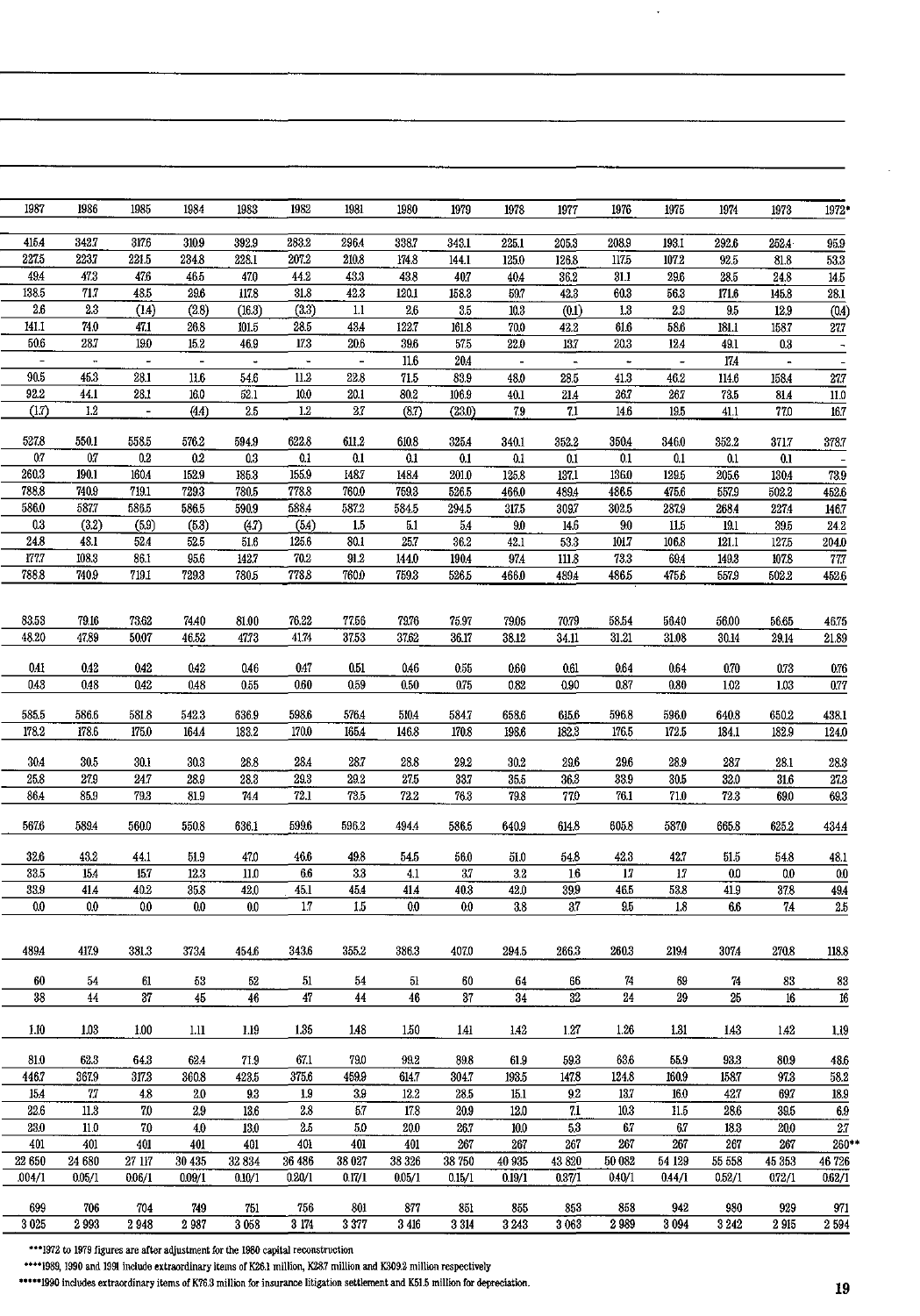# **Distribution**

## of the Benefits

#### Bougainville Copper Limited year ended 31 December, 1995

|                                    |      | K million |           |
|------------------------------------|------|-----------|-----------|
|                                    | 1995 | 1994      | 1972-1995 |
| PNG GOVERNMENT                     |      |           |           |
|                                    |      |           | 514.2     |
|                                    |      |           | 72.6      |
|                                    |      |           | 122.2     |
|                                    |      |           | 104.1     |
|                                    |      |           | 10.1      |
|                                    |      |           | 165.9     |
|                                    |      |           | 96.5      |
|                                    |      |           | 1 085.6   |
| NSP GOVERNMENT                     |      |           |           |
|                                    |      |           | 61.4      |
|                                    |      |           | 1.8       |
|                                    |      |           | 12.0      |
|                                    |      |           | 75.2      |
| <b>LANDOWNERS</b>                  |      |           |           |
|                                    |      |           | $3.2\,$   |
|                                    | 1.6  | 1.6       | 30.3      |
|                                    | 1.6  | 1.6       | 33.5      |
| <b>NON-GOVERNMENT SHAREHOLDERS</b> |      |           |           |
|                                    |      |           | 576.7     |
|                                    |      |           |           |
| <b>EMPLOYEES</b>                   |      |           |           |
|                                    |      |           | 575.6     |
|                                    | 1.6  | $1.6\,$   | 2346.6    |

Not included in the above table are the benefits received by the providers of goods and services to BCL. A company survey in 1989 revealed that there were approximately 200 Bougainville based business enterprises dependent largely upon BCL's operation. These enterprises employed in excess of 4,000 people prior to the mine closure.

\* These amounts relate to the referrable year (i.e. the year in which the amount became due) and hence the cash effect on the PNG economy has a delayed impact.